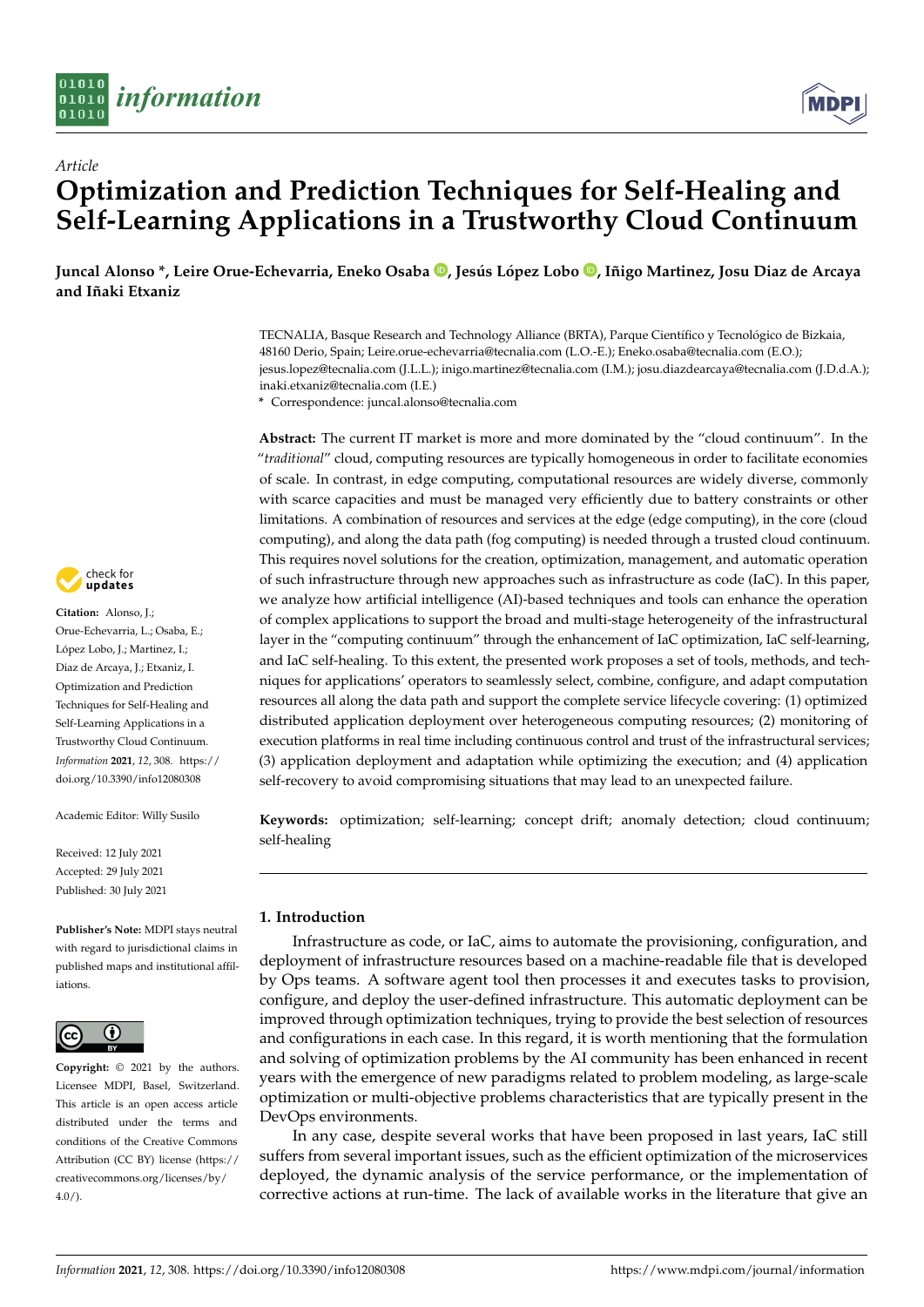efficient answer to issues like that has motivated the organization of the PIACERE project. The main objective of PIACERE is to develop a solution that covers the development, deployment, and operation of IaC of applications deployed on the cloud continuum. The main target users of PIACERE are DevSecOps teams.

In this work, we describe some of the most important aspects that compose the PIACERE project, in which we propose the use of AI-based techniques to assist DevOps teams in the whole lifecycle of infrastructure management. Namely, in the task of deploying distributed applications in heterogeneous cloud environments (cloud continuum), helping them first in selecting and combining the optimal infrastructure resources available; later, in detecting specific behaviors that could cause unexpected failures through continuous monitoring of infrastructural services; and finally, in the automatic self-healing of the application during run-time to allow the final users an optimal experience regardless of possible infrastructure shortcomings or failures. While relevant work exists [\[1,](#page-14-0)[2\]](#page-14-1), they differ in (1) the resource type that they target for the optimization as they focus only either on virtual machines (VMs) (ref cloudlightning) or on VMs, DB, and Storage (ref decide), leaving aside the computing continuum, and (2) they do not present a full-fledged solution that detects anomalies in the infrastructure which can involve the triggering of a self-healing strategy.

To reach these objectives, we describe how to use innovative approaches such as evolutionary computation to solve multi-objective optimization problems, machine learning techniques applied to the analysis of dynamic data streams, or the use of IaC approaches that allows taking corrective actions at run-time. This is precisely the main contribution of this paper: the description of the novel solving approach that we have proposed for efficiently deal with cornerstone aspects of the IaC lifecycle, such as (1) the optimized choosing of the deployed microservices, (2) the efficient monitoring and the adaptation of the system to the overall performance demonstrated, and (3) the effective and dynamic autonomous corrective actions at run-time.

The rest of the paper is structured in three main sections. Section [2](#page-1-0) is dedicated to present the related work on how AI can support the DevOps operations and, in particular, on the fields that are most relevant for the article: optimization of the IaC, self-learning through monitoring and anomaly prediction, and self-healing mechanisms for corrective actions. Section [3](#page-9-0) describes the PIACERE approach for an optimized and self-healed IaC. The main components of the proposed solution are defined—namely, optimization, self-learning, and self-healing—and an overview of how each of them works is provided. Finally, Section [4](#page-13-0) provides the conclusions, a general overview of the research and its future works.

## <span id="page-1-0"></span>**2. Motivation and Related Work**

Operating and managing a DevOps environment implies a high degree of complexity. Furthermore, the emergence of approaches for the more and more heterogeneous infrastructural layer, such as IoT or the cloud continuum (combination of the cloud and the edge), requires novel solutions to monitor, manage, and operate distributed application environments. DevOps teams need to effectively gather, analyze, and take decisions based on the information available from the infrastructural layer to address and resolve potential issues so that the business continuity of the application running on top of this environment is always guaranteed. On the contrary, since humans are currently not well prepared to handle the massive volumes of data and computing in daily operations, artificial intelligence is expected to become the critical tool for computing, analyzing, and transforming how teams develop, deliver, deploy, and operate applications.

DevOps and AI are interdependent as DevOps is a business-driven approach to deliver software, and AI is the technology that can be integrated into the system for enhanced functionality. With the help of AI, DevOps teams can test, deploy, release, and monitor software more efficiently. AI can also improve automation and support decision making by quickly identifying issues and mitigation actions.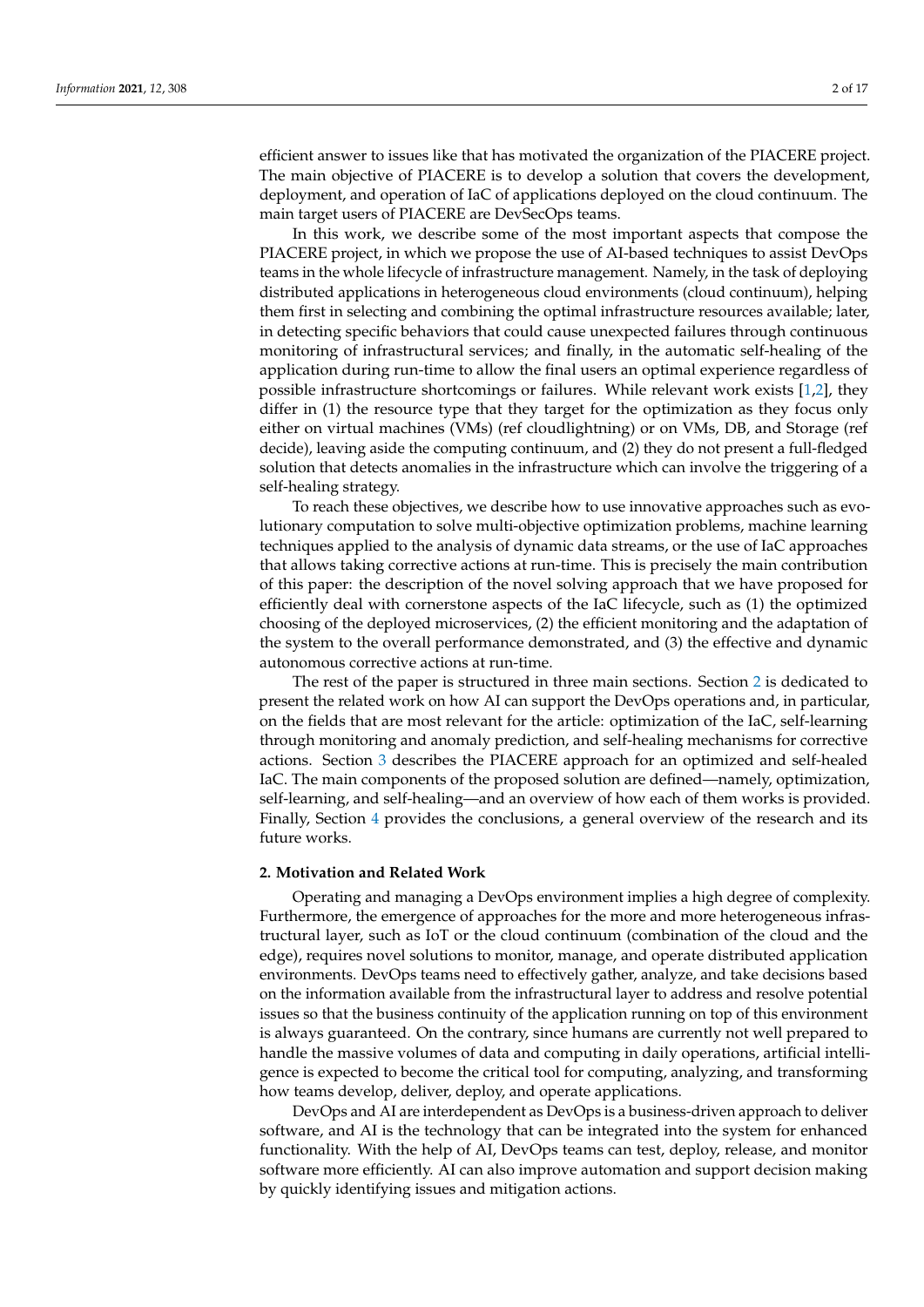In the next subsections, we explore the state of the art on the three main relevant areas of the DevOps cycle where we think AI can positively impact the DevOps process, namely optimization of the deployment configuration, self-learning through autonomous monitoring, and prediction of anomalies techniques and self-healing mechanisms. We combine the analysis of these AI-related methods with the study of the current state of the art of approaches and technologies for the automatization of infrastructure generation and configuration, particularly IaC related.

### *2.1. Deployment Configuration Optimization Supported by AI Methods*

The formulation and subsequent solving of optimization problems by employing advanced artificial intelligence methods is a hot topic in the current scientific community, maintaining the remarkable popularity gained a couple of decades ago. Particularly, in recent years, the attention received has been intensified due to the emergence of new solving paradigms mainly focused on new ways of problem modeling and the huge impact of knowledge streams such as evolutionary computation (EC) and swarm intelligence (SI) [\[3–](#page-14-2)[5\]](#page-14-3).

On this subject, and due to the inherent social and scientific value behind the efficient resolution of optimization problems, a myriad of solving schemes have been proposed in recent years, which have shown great performance on a countless variety of real-world applications. In this regard, the most recognized techniques can be classified into three main categories: exact methods, heuristics, and metaheuristics. Among these categories, it is the last one that enjoys great popularity due to its efficiency and adaptability features.

Focusing our attention to optimization itself, a rich spectrum of valuable optimization kinds has been formulated up to now, such as robust optimization, dynamic optimization, transfer optimization, large scale global optimization and many others. Arguably, one of the most successful and applicable kinds of optimization is known as multi-objective optimization (MOO, [\[6\]](#page-14-4)), which in fact is the one on which PIACERE focuses its attention.

Briefly explained, the principal goal of MOO is to find a group of solutions that efficiently balance several conflicting optimization objectives. It is important to mention that these objectives are defined on a single domain, which means that a single search space is explored. This last feature distinguish MOO from other optimization types such as transfer optimization [\[7\]](#page-14-5). MOO works with the existence of Pareto trade-off among the objectives at hand. Thus, MOO algorithms build an estimation in the form of a group of potential solutions. Consequently, there is not a sole solution for each problem but a set of solutions that meet all objectives to a certain level.

In this context, methods that can be framed in the wide category EC have particularly gained remarkable popularity in the related community for solving MOO problems [\[8\]](#page-14-6). This fact has led to an unprecedented amount of interesting research works presenting algorithmic procedures for the efficient tackling of MOO problems through the leverage of the self-learning feature of their immitted natural phenomena. The principal reason behind the popularity gained by this broad family of solvers is their remarkable performance, which has been proved in hundreds of problems and real-world problems. In this line, many different inspirational sources have been used for building optimization techniques, such as the behavioral patterns of bees, bats, and buffalos; the social procedures of humans or animals; or the physical procedures behind natural phenomena such as the rain or the water cycle.

With all this, the election of one specific algorithm for tackling an optimization problem is usually a hard task. Usually, this decision depends on different factors, such as the amount of optimizing objectives, the non-functional requirements, or the complexity of the objective function. Anyway, there are plenty of well-established and reputed MOO solvers in the current literature, which frequently guide the decision and the final implementation of the deployed algorithms. In this regard, some of the methods which will be carefully analyzed in the context of the PIACERE IOP platform are: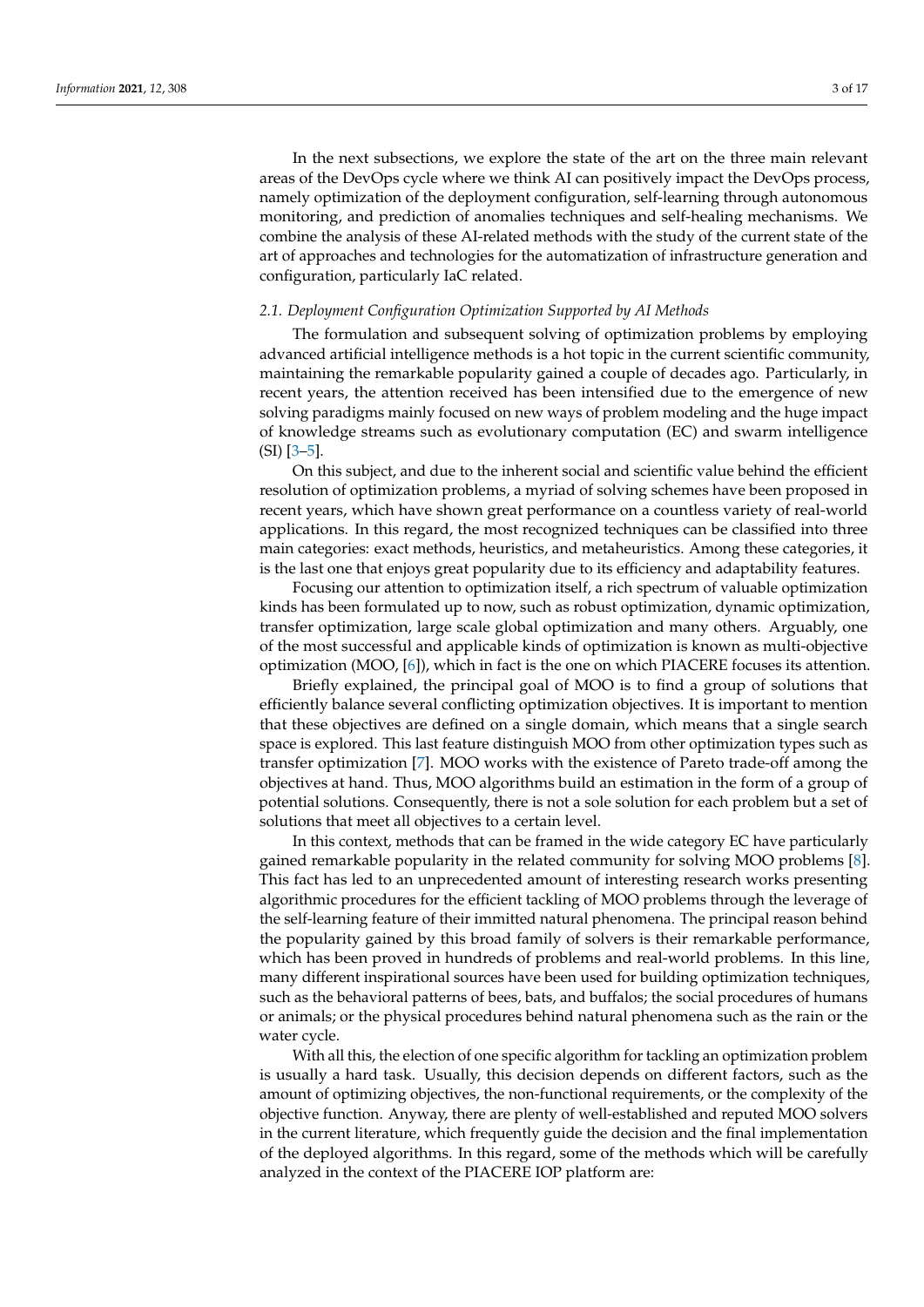- *Non-dominated sorting genetic algorithm II* (NSGA-II, [\[9\]](#page-14-7)): The NSGA-II is one of the most used and recognized MOO methods. Essentially, it is a generational genetic algorithm, which employs a ranking procedure for easing the estimation of the crowding distance density and the convergence of the Pareto. This also contributes to the enhancing of population diversity.
- *Strength Pareto evolutionary algorithm 2* (SPEA2, [\[10\]](#page-14-8)): the main advantages of this reputed method are: (i) the improvement of the fitness assignment pattern (which considers the number of individuals dominated), (ii) the incorporation of a nearest neighbor density estimator for more fine guidance of the search procedure, and (iii) a novel archive truncation technique, which assures the preservation of boundary solutions.
- *Multi-objective evolutionary algorithm based on decomposition* (MOEA/D, [\[11\]](#page-14-9)): MOEA/D is characterized by the decomposition of the MOO problem into several scalar subproblems, optimizing them in a simultaneous way. Specifically, each subproblem is tackled employing information from its nearer neighborhood problems. This last feature makes MOEA/D be a less demanding method in comparison with other similar strategies.
- *Speed-constrained multi-objective particle swarm optimization* (SMPSO, [\[12\]](#page-14-10)): this method is based on the well-known particle swarm optimization algorithm. Thus, the principal feature of this method is the use of a velocity constraint mechanism to avoid particles flying beyond the limits of the search space. This method employs an external bounded-sized archive for storing the non-dominated solutions encountered along with the search procedure, from which the leader is also selected.
- *Multi-objective cellular genetic algorithm* (MOCell, [\[13\]](#page-14-11)): the MOCell is a recently proposed MOO algorithm that is inspired by the reputed cellular genetic algorithm family. This method also employs an external archive for saving non-dominated solutions, and it implements a feedback mechanism in which solutions from this archive are drawn and used in the selection step of the algorithm.

Usually, multi-objective problems are conceived for optimizing two different confronting objectives. In any case, in many real-world applications, the number of objectives to optimize can be higher than two. This trend gives rise to many objective algorithms, which should deal with the existence of many confronting objectives, while also trying to define the main relationships between them. These are some interesting alternatives to consider [\[14\]](#page-14-12):

- *Non-dominated sorting genetic algorithm III* (NSGA-III): this successful method follows the same philosophy and structure of the above-mentioned NSGA-II. NSGA-III is principally characterized by emphasizing a non-dominated population of individuals near a group of supplied reference points.
- *Multi-objective evolutionary algorithm based on dominance and decomposition* (MOEA/DD): this advanced and successful method unifies some efficient concepts, combining dominance and decomposition-based approaches, for many-objective optimization.
- *Strength Pareto evolutionary algorithm based on reference direction* (SPEA/R): This method is an extension of the above mentioned SPEA, introducing a reference direction-based density estimator, a new fitness assignment procedure, and a new environmental selection mechanism.

In the specific context of PIACERE, the optimization problem to be modeled consists of having a service to be deployed and a catalogue of infrastructural elements, with the challenge of obtaining the best combination of infrastructural elements and resource configuration to optimally deploy the service. Despite being an incipient research field, some studies dealing with similar problems can be found in the literature.

In [\[15\]](#page-14-13), a novel optimization system is presented capable of matching the specific functional and non-functional requirements of a certain Big Data application to the capabilities offered by an IaaS infrastructure and the Big Data platform deployed therein. To do that, the optimization problem is modeled and formulated as a many-objective one,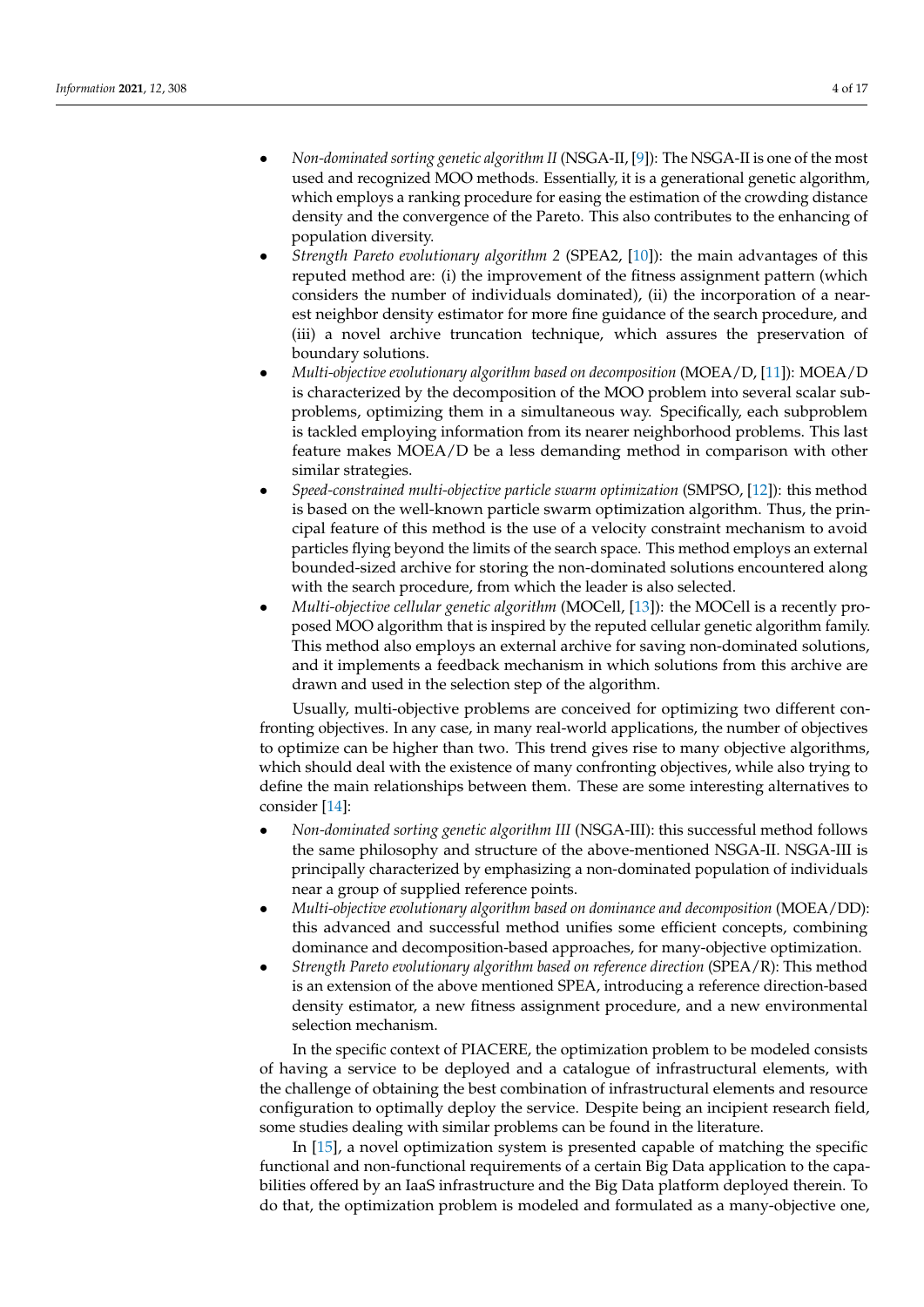and it is efficiently solved using the above introduced NSGA-II. This paper studies the optimal balance among three relevant design aspects when building an IaaS infrastructure for Big Data applications: reliability, cost, and net computing capacity (non- functional requirements—NFRs).

Using as inspirations the above-mentioned pioneering works, Ref. [\[16\]](#page-14-14) presents a similar optimization problem in a quite similar real-world situation. In that case, the problem is formulated as a MOO one, trying to leverage two principal objectives: meeting of the characteristics fixed by the microservices developers (classification, public IP, disk space, RAM, and number of cores) and the fulfillment of the microservices' NFRs (location, availability, cost, performance, and legal level).

These two works are especially inspiring for this research, the synergy among Big Data and cloud computing encounters in IaC a practical cloud model by which organizations can deploy Big Data functionalities externally with the independence of the service provided and in a cost-efficient fashion [\[17\]](#page-15-0). Thus, instead of buying hardware materials, users can buy IaaS on-demand usage time depending on their specific demands, in a similar manner to electricity billing [\[18\]](#page-15-1).

Lastly, it is noteworthy that the literature is scarce in studies focused on the optimal deployment of infrastructural elements for giving an answer to a specific service. A slightly related example can be found in [\[19\]](#page-15-2). This study introduced an automated system for answering the sizing cluster question by means of diverse functionalities as tailored cluster resources, performance prediction, task scheduling procedure, or configuration requirements. In any case, the system implemented in this research does not offer a sole solution to infrastructure definition but rather assists the user in the design process, giving an answer to the most frequent doubts.

### *2.2. Self-Learning with AI for Data Streams in the Presence of Concept Drift and Anomalies*

Nowadays, many machine learning models in production are still static, i.e., they were developed and trained by data scientists or researchers on historical data, and from that point on, they will not be able to incorporate new knowledge. In most real applications, data arrive in the form of fast streams, and new data characteristics or trends should be incorporated into the existing models. When they remain static, these models should be retrained on a fairly regular basis (daily or even more frequently). However, this is not very efficient because:

- 1. It implies that an expert would have to be focused on deciding which is the best moment to train the models again.
- 2. Nowadays, data are produced in the form of fast streams.
- 3. Data are affected by non-stationary phenomena that occur fast, and a human cannot successfully detect changes in a real-fashion environment.

Therefore, some level of automation (self-learning) is crucial, and the state of the art is ready to provide us with some interesting solutions [\[20,](#page-15-3)[21\]](#page-15-4). In the literature, we can find the term self-learning referring to unsupervised learning, self-supervised learning, selflabelling, or even reinforcement learning. In all cases, the idea is to automatically generate some kind of supervisory signal to solve some tasks, e.g., to learn data representations [\[22\]](#page-15-5) or to automatically label a dataset. On other occasions, it refers to autoencoders (neural networks) [\[23\]](#page-15-6). However, in IaC, the other well-known meaning [\[24–](#page-15-7)[27\]](#page-15-8) refers to the ability of a model of:

- Ingesting new data as it becomes available (incremental learning);
- Detecting by itself changes (drifts) in data distribution and automatically retraining after this occurs;
- Warning the system when anomalies are detected;
- Self-optimizing and self-calibrating in case of performance issues due to concept drift or anomalies.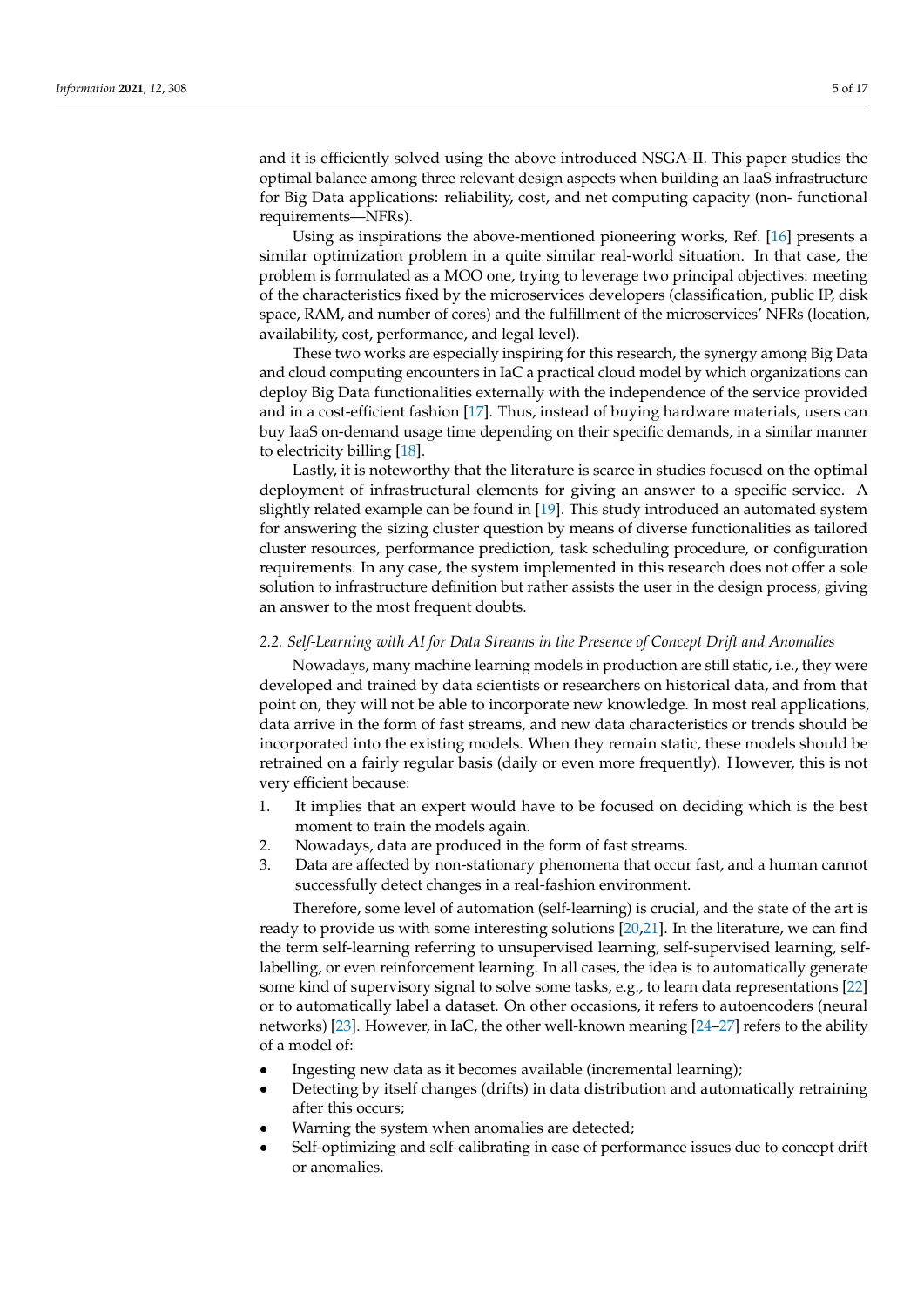Under these circumstances, self-learning becomes a perfect ally in those scenarios where the change or anomaly may be present. An autonomous model allows systems to be more accurate and reliable in production for much longer periods of time. However, this is<br>hard to achieve and nussents access! shallowses: hard to achieve and presents several challenges:

 $\sim$  These models are based on algorithms that are usually more differentially more differential to fine-tune;

- These models are based on algorithms that are usually more difficult to fine-tune;
- Overfitting can be a great concern;
- The stability of the model must be assured;
- False alarms (drift detections) may provoke that the retraining process is useless, even degrading the performance of the model;<br>An anomaly must not be confused with a drift
- An anomaly must not be confused with a drift.

The latter point is [no](#page-15-9)t trivial [28] since one of the challenges for *concept drift* handling algorithms is not to mix the true drift with an outlier or noise, which refers to a onceoff random deviation or anomaly [\[29,](#page-15-10)[30\]](#page-15-11). No adaptivity is needed in the latter case; as Figure 1 shows, the con[ce](#page-5-0)pt drift phenomenon can appear in different forms: abrupt (the  $\frac{1}{2}$ new concept completely replaces the old one in just one step), gradual (the new concept replaces the old one in several steps), incremental (the new concept appears incrementally), recurrent (often related to seasonal changes), blip/noise/outliers, etc. recurrent (often related to seasonal changes), blip/noise/outliers, etc.

<span id="page-5-0"></span>

**Figure 1.** Types of drift according to severity and speed of changes, and noisy blips. Here the stars **Figure 1.** Types of drift according to severity and speed of changes, and noisy blips. Here the stars and circles represent the prevailing concept at every time instant [31]. and circles represent the prevailing concept at every time instant [\[31\]](#page-15-12).

eroda deenhologies and concretely in those that dear while that the data  $[0.2]$ . In order to mitigate these kinds of risks, PIACERE incorporates a specific component of self-learning for identifying security issues, such as the use of anomaly detection mechanisms to early Finally, it is worth mentioning the cyber risk component that is usually present in cloud technologies and concretely in those that deal with real-time data [\[32\]](#page-15-13). In order to detect attacks, unauthorized accesses, etc.

The next section provides the required background on these relevant topics.

### $f(x)$  identify the use of anomaly detection mechanisms to early detection mechanisms to early to early to early to early to early to early the use of  $\frac{1}{2}$ 2.2.1. Data Stream Analysis

Applications generating huge amounts of data in the form of fast streams are increasingly prevalent. These applications collect data from almost any source and analyze these scenarios, instead of all training data being available from the beginning, data are the real-time analysis, which is composed of sequences of items, each having a timestamp and thus a temporal order. Data can be previously labeled or not, implying supervised, them to find answers that enable cost and time reductions, new product developments, optimized offerings, smart decision making, etc., or try to improve the operation in IaC. In often received over time in streams of samples or batches. Data streams are the basis of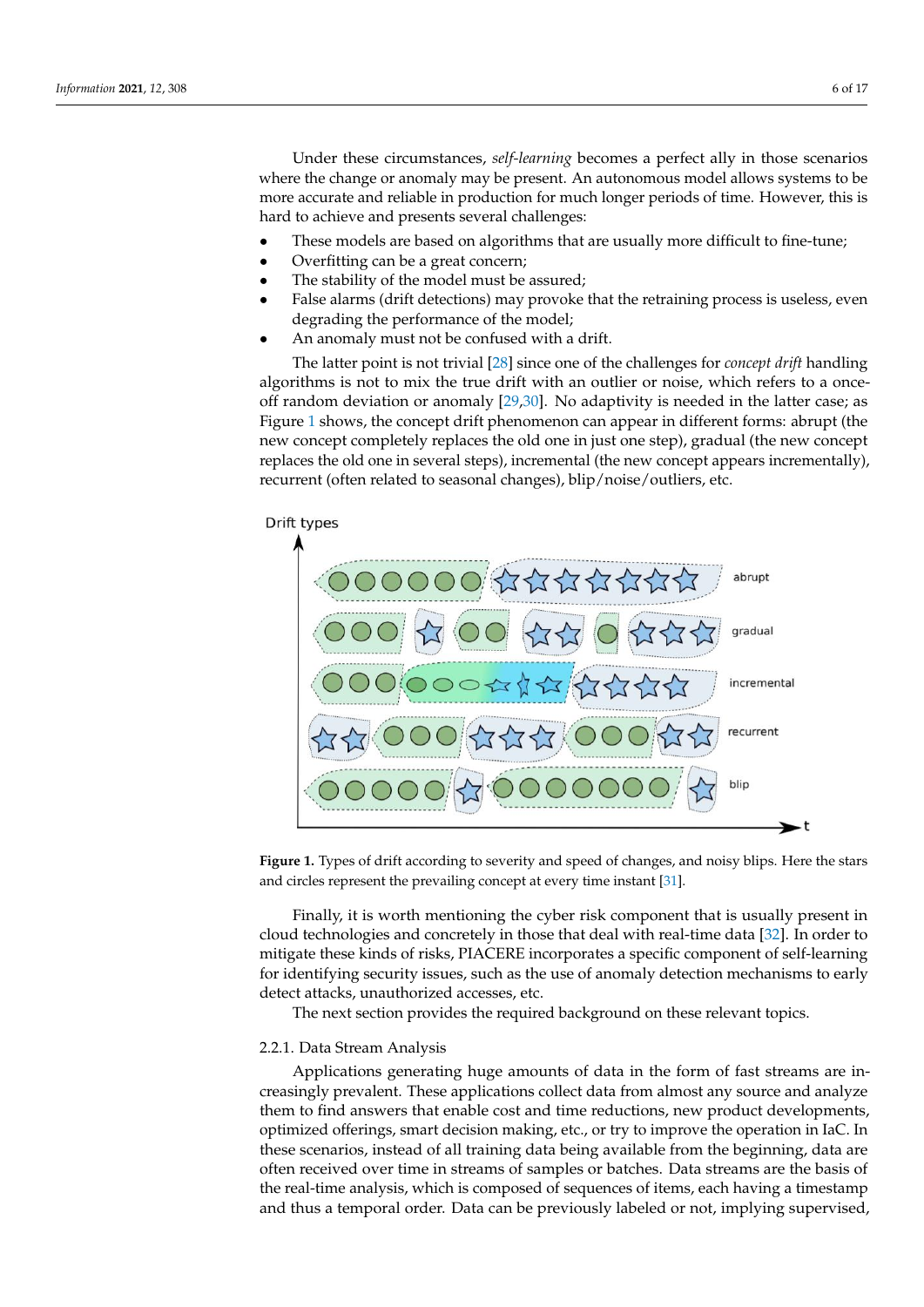unsupervised, and semi-supervised techniques. A stream data environment shows several particularities [\[33\]](#page-15-14) that we should consider when designing our algorithms:

- Each sample or batch is processed only once on arrival. Stream data analysis solutions should be able to process information sequentially, accordingly to its arrival. These solutions must not put the resources (mainly memory space and processing time restrictions) at risk;
- The processing time must be small and constant, without exceeding the ratio in which new samples arrive. Otherwise, some kind of temporal storage should be considered;
- The stream data analysis solution should use only a preallocated amount of main memory;
- The model/algorithm on which this stream data analysis solution is based should be completely trained before the next sample arrives.

In the case at hand, data also arrive in the form of data streams, and thus they may suffer anomalies and concept drift phenomenon, as we will demonstrate later. Finally, it deserves mentioning here that data streams of the monitored infrastructure may be time series, in which case the streaming strategy should be similar to [\[34\]](#page-15-15) due to the fact that the temporal dependence emerges.

### 2.2.2. Concept Drift Detection

The data generation process in these real-time applications is not always stationary because it is subject to dynamic externalities that affect the stationarity of such data streams, e.g., seasonality, errors, etc. This causes such applications to suffer from the concept drift phenomenon. The predictive models that are trained over these data streams may become obsolete and have problems adapting suitably to the new conditions. Thus, in these scenarios, there is a pressing need for drift detection and adaption algorithms that detect and adapt to these changes as fast as possible in order to keep the applications updated and providing a good performance [\[35\]](#page-15-16).

Consequently, drift detection turns into a relevant factor for those active mechanisms that need a triggering mechanism to perform an adaptation after drift occurs [\[36\]](#page-15-17). A drift detector should estimate the time instant at which change occurs over the data stream so that when the detection appears, the adaptation mechanism is applied to the base learner in order to avoid the degradation of its predictive performance. The successful design of an effective detector is not straightforward, yet it is primordial to achieve a more reliable system. The way to find the best strategy for concept drift detection still remains an open research issue, as confirmed in [\[36\]](#page-15-17). This challenge to find the best universal solution becomes evident in the most recent comparison among drift detectors carried out by [\[37\]](#page-15-18). In light of the results achieved in the [\[37\]](#page-15-18) manuscript, we can realize that there is no method with the best metrics or even showing the best performance in most cases. We can state that the ideal goal is to develop detectors (1) that detect all existing drifts in the stream; (2) with low latency; (3) with as few as possible false alarms; (4) with as few as possible missed detections; and (5) that minimize the distance of the true positive detections, always assuring a good classification performance. Therefore, as there is not an ultimate detector, we will have to choose one, depending on the characteristics of the application or scenario, giving more importance to some metrics than others.

## 2.2.3. Anomaly Detection

Data analysis nowadays faces a number of challenges. One of them has been extensively studied due to its importance in the field, anomaly detection. When analyzing real-world data, data that differ from the norm can be found; such data are called an anomaly or outlier. Anomalies can be caused by inaccurate concepts. Hawkins [\[38\]](#page-15-19) defines an outlier as *"an observation that deviates so much from other observations as to arouse suspicion that it was generated by a different mechanism"*. Anomalies are also referred to as abnormalities, deviants, or outliers in the data mining and statistics literature [\[39\]](#page-15-20).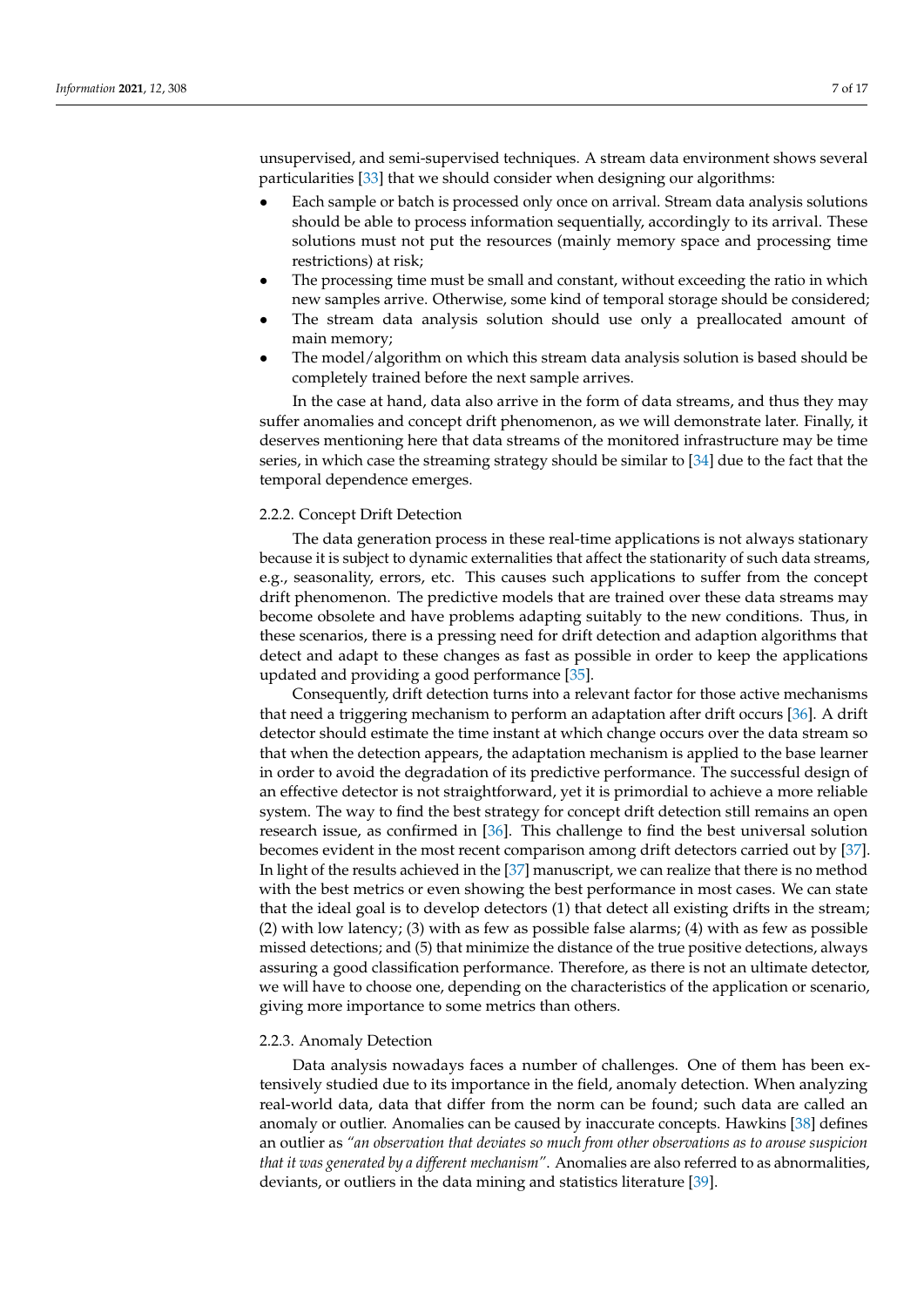Anomaly detection provides a set of algorithms and techniques that can be used to spot instances dissimilar to all others.

In recent years, an important growth of deep neural networks, a subset of the machine learning field, has been seen, with astonishing outcomes in different application areas, also when applied to anomaly detection [\[40,](#page-15-21)[41\]](#page-15-22). Therefore, deep learning-based anomaly detection (DAD) algorithms have obtained a privileged position and are one of the focus areas. It is important to note that boundaries between abnormal and normal data are not precisely defined in evolving environments. This lack of boundaries represents challenges for both conventional and deep learning techniques.

Due to the large-scale nature of the data to be analyzed in the cloud continuum due to the heterogeneity of the resources, it becomes nearly impossible for the traditional machine learning techniques to scale and find anomalies properly. DAD techniques can handle this large amount of data and are also able to learn hierarchical discriminative features solving the problem end-to-end by removing the need of developing manual features by domain experts.

## *2.3. Self-Healing Techniques for the Autonomous Implementation of Corrective Actions at Run-Time*

Once the IaC is deployed to create and deploy the software components into production, it becomes necessary to monitor the run-time environment behavior to detect a deterioration of quality-of-service parameters and take according actions to improve the resource usage of the overall system.

Thereby, it becomes possible to take actions to prevent the quality of service and service level agreement violations. These actions usually include a redeployment or readaptation of the application to the new situation, implying the selection and configuration of new resources totally (for all the components) or partially (substituting only the failing resource), as well as porting the affected components from one resource to another, and setting up the network (i.e., specific bandwidth or dedicated network connections). Thus, changes in the IaC need to be made so that the new resources are created and configured. All this needs to be done without compromising the business continuity, especially when tackling critical infrastructures where the response time becomes vital, and the system must be resilient and able to operate in different scenarios, including lack of connectivity that can be replaced by alternative communication technologies (i.e., new edge nodes).

Application of self-healing, referring to autonomous and responsible behavior of the applications to changes in the execution environment, has been a challenge since cloud and distributed computing paradigms appeared on the software operation gameboard. Several solutions have been proposed for specific scenarios such as IoT [\[42,](#page-15-23)[43\]](#page-15-24) or traditional cloud environments [\[44\]](#page-15-25). Other solutions are focused on specific steps in the self-healing and selfconfiguration process  $[45]$ ; in the resolution of specific problems such as scalability  $[46]$  or trust enforcement [\[47\]](#page-15-28); or in the usage of specific novel architectures such as multi-agents to address the problem [\[21\]](#page-15-4). However, the cross/multi-layer and the networking aspects are challenges that have not been addressed, nor faced the problem in a generic way, covering the whole self-healing process from the discovery, optimization, and configuration of the resources, to the network preparation and deployment of all the software layers. All these actions can be automatized through IaC creation and update.

Self-healing mechanisms can include several actions, going from the starting up of the failing resource with a new one to the reconfiguration of the network or the orchestration of portability workflows so that business continuity is ensured. Several approaches have been applied to automatically create computational resources (usually virtual machines), but seldom few initiatives can be found when addressing heterogeneous environments from different nature (edge and cloud) and networking set up. In such a complex environment, self-healing actions may need dynamic orchestration of the services used for the redeployment following the proper workflow as well as network resources re-allocation and setting up.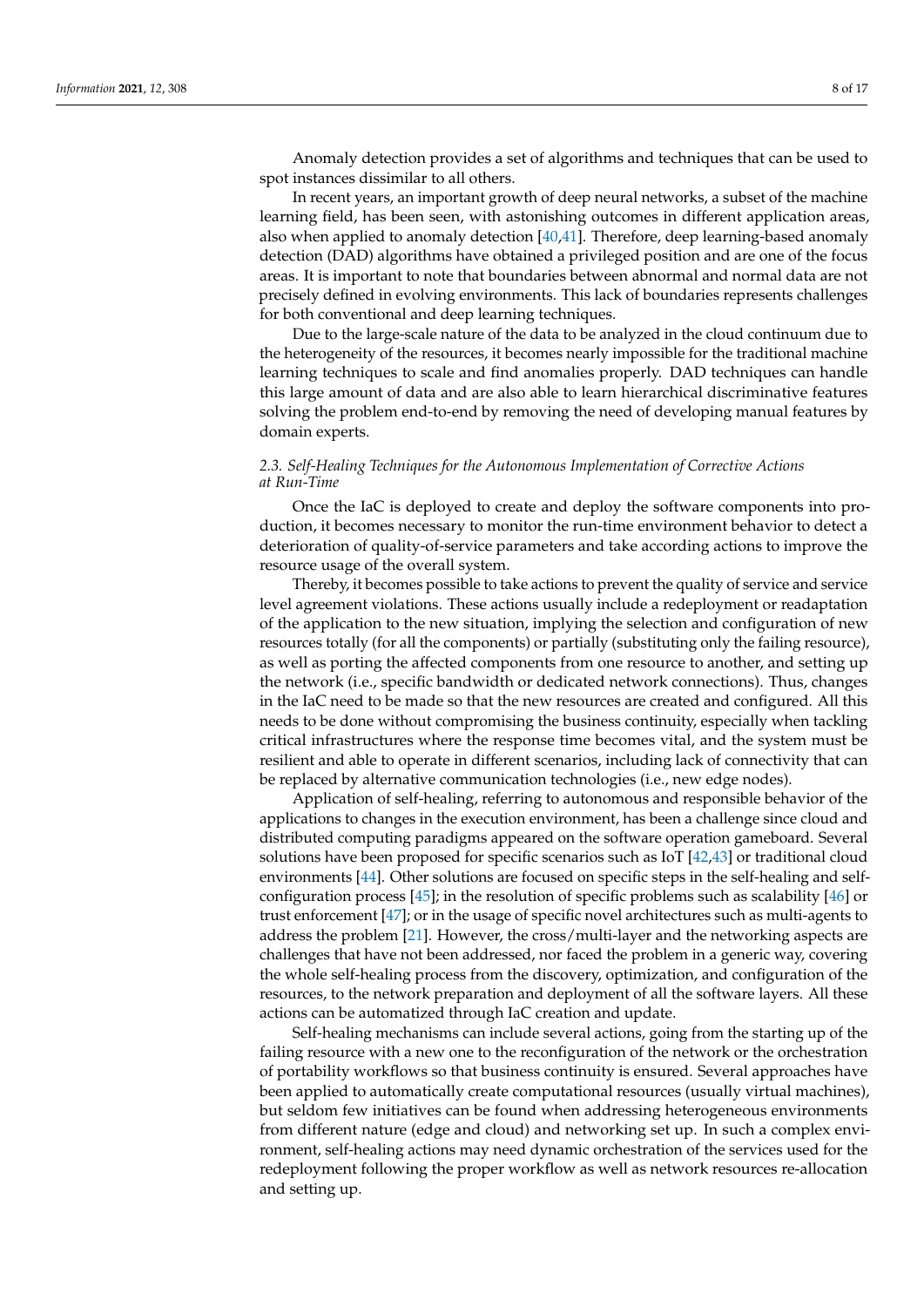There are a wide variety of tools that tackle the problem of redeployment and reconfiguration of existing infrastructure in response to an event or business need. The first are the so-called configuration management tools. These tools promote the creation and configuration of software environments based on a set of prerequisites in existing infrastructure. To summarize, these tools manage a set of already existing devices. They require a secure connection with such devices and are able to execute commands on them with an existing user of the system. Some of the most common configurations available manage users, services, files, and packages, among others.

All the tools analyzed were developed at least ten years ago; hence, they are considered stable enough to be adopted in production environments. Ansible [\[48\]](#page-15-29) and Saltstack [\[49\]](#page-15-30) both promote the use of YAML as the configuration language, whereas Puppet [\[50\]](#page-16-0) and Chef [\[51\]](#page-16-1) have their own domain-specific language. In terms of language style, Ansible and Chef have adopted a procedural language style, in which a series of steps are defined to achieve the final state. On the other hand, Puppet and SaltStack utilize a declarative language in which the final state is defined, but how that state will be reached is up to the tool itself. Finally, we try to measure the popularity of each tool; it is hard to establish such a thing, especially since Chef and Puppet are such frequently used words in the English language. Therefore, we opt to compare the number of stars on their respective GitHub repositories. Using this metric, Ansible is by far the most popular having more than three times as many stars as the second one, SaltStack.

Secondly, infrastructure provisioning tools differ from the tools mentioned above in which these do not communicate with the servers or devices directly; instead, they operate at a higher level by communicating with the cloud API. By doing so, they can elastically create, modify, and destroy the infrastructure. The first of these tools is Heat [\[52\]](#page-16-2), which is a service to orchestrate cloud applications using templates. It promotes the use of templates for the description of the infrastructure in a format that aspires to be both human- and machine-readable. However, it focuses on OpenStack and lacks integration with other cloud providers. The second one is AWS CloudFormation [\[53\]](#page-16-3); it is a set of tools provided by AWS that promises an easy manner to model a set of resources that will be deployed in the AWS cloud. It provides means for deploying, reconfiguring, and tearing down cloud resources that may span across different regions and accounts. Both Heat and AWS CloudFormation provide similar functionalities but focus on particular cloud providers. In this sense, Terraform [\[54\]](#page-16-4) tries to unify the provisioning of cloud resources of different providers in a common tool. It promotes the use of a unified workflow in order to manage cloud resources: (1) write the infrastructure as code, (2) plan and preview the changes before being applied, and (3) apply the changes in a reproducible manner. Terraform has gained a lot of traction in the last few years, and it is commonly used for managing the infrastructure of projects in both industry and academia. All of these tools excel at managing the lifecycle of cloud resources and delegate in the aforementioned tools the configuration of such resources.

Thirdly, managing the lifecycle of applications from the development phase to deploying them in production is a process that has been thoroughly scrutinized in the last few years. Methodologies such as DevOps and continuous integration and deployment practices tackle this process and promote a seamless deployment of applications in production environments, minimizing the needed time for such a process and reducing errors. To this end, applications are commonly being shipped as containers, and several applications for the management of such containers have appeared in recent years. Docker Swarm [\[55\]](#page-16-5) is a solution that excels for being easy to set up and manage and provides easy integration with the docker containers technology, the de facto solution for the containerization of applications. Kubernetes [\[56\]](#page-16-6) arose from Google's Borg [\[57\]](#page-16-7) and offers a myriad of possibilities to manage the lifecycle of container applications, provides built-in auto scaling and fine configuration, and is offered by many of the public cloud providers as a service, which promotes the migration of existing solutions in an easy manner.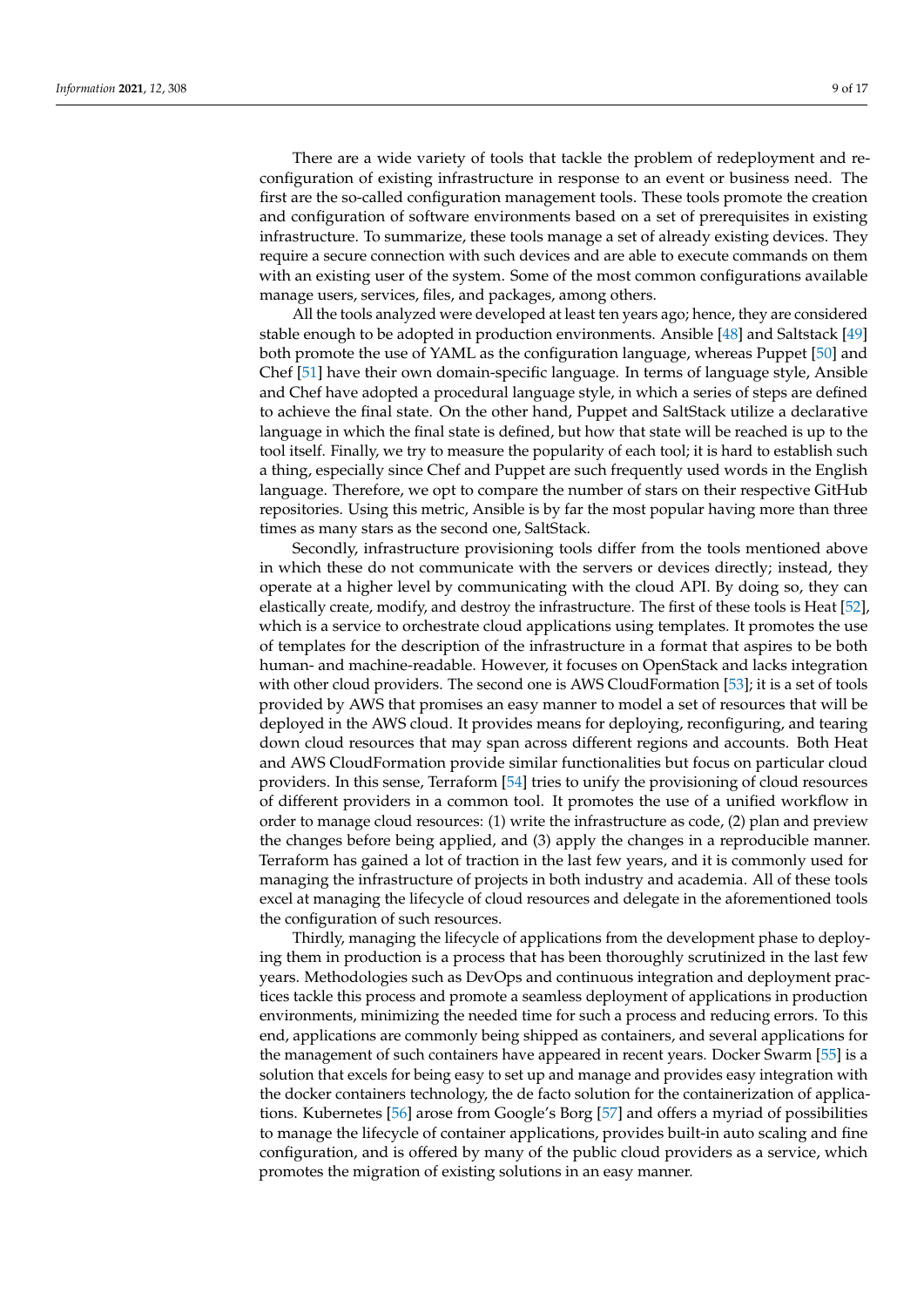In this sense, some standards have appeared, such as TOSCA [\[58\]](#page-16-8), which provides a way to enable portable automated deployment and management of composite applications. Some of the challenges that TOSCA tries to alleviate are the automated management of such applications, the portability of the applications, and the interoperability and reusability of applications components. Yet another tool addressing a similar challenge is CAMEL [\[59\]](#page-16-9) which enables the specification of aspects such as provisioning, deployment, service level, monitoring, scalability, providers, and users, among others. In general, CAMEL can be used to describe different aspects of self-adaptive cross-cloud applications.

However, other tools approach this problem in a more general way, without the use of containerized applications. Apache Brooklyn [\[60\]](#page-16-10) is a framework for modeling, monitoring, and managing applications primarily in cloud environments. It is envisioned to be a tool that unifies the provisioning, deployment, and monitoring of an application in a single tool. It does so by using the concept of blueprints, which is a YAML file in which an application is defined. The first benefit of using blueprints is that they are composable, and a blueprint of a process can be incorporated into another one easily. The second benefit is that they can be treated as source code, which enables testing, tracking, and versioning them and integrating them as part of the DevOps process. Similarly, Spinnaker [\[61\]](#page-16-11) defines itself as a multi-cloud continuous delivery platform envisioned to release software with high velocity and confidence. It is used for managing the cloud resources as well as to manage the application deployment by defining a pipeline that defines the set of steps for an application to be updated in a production environment.

## <span id="page-9-0"></span>**3. PIACERE Approach for Optimized and Self-Healed IaC**

In this section, we present the PIACERE position and approach to support DevOps teams in the optimization and self-healing of the infrastructural elements and the code that generates these (IaC) in complex distributed cloud continuum environments. The main envisioned PIACERE components for the optimization and self-healing of IaC are depicted in Figure [2.](#page-9-1)

<span id="page-9-1"></span>![](_page_9_Figure_6.jpeg)

**Figure 2.** PIACERE approach for optimized and self-healed IaC. Figure 2. PIACERE approach for optimized and self-healed IaC.<br>
Allen Contract and Self-healed IaC.<br>
The contract and self-healed IaC.<br>
The contract and self-healed IaC.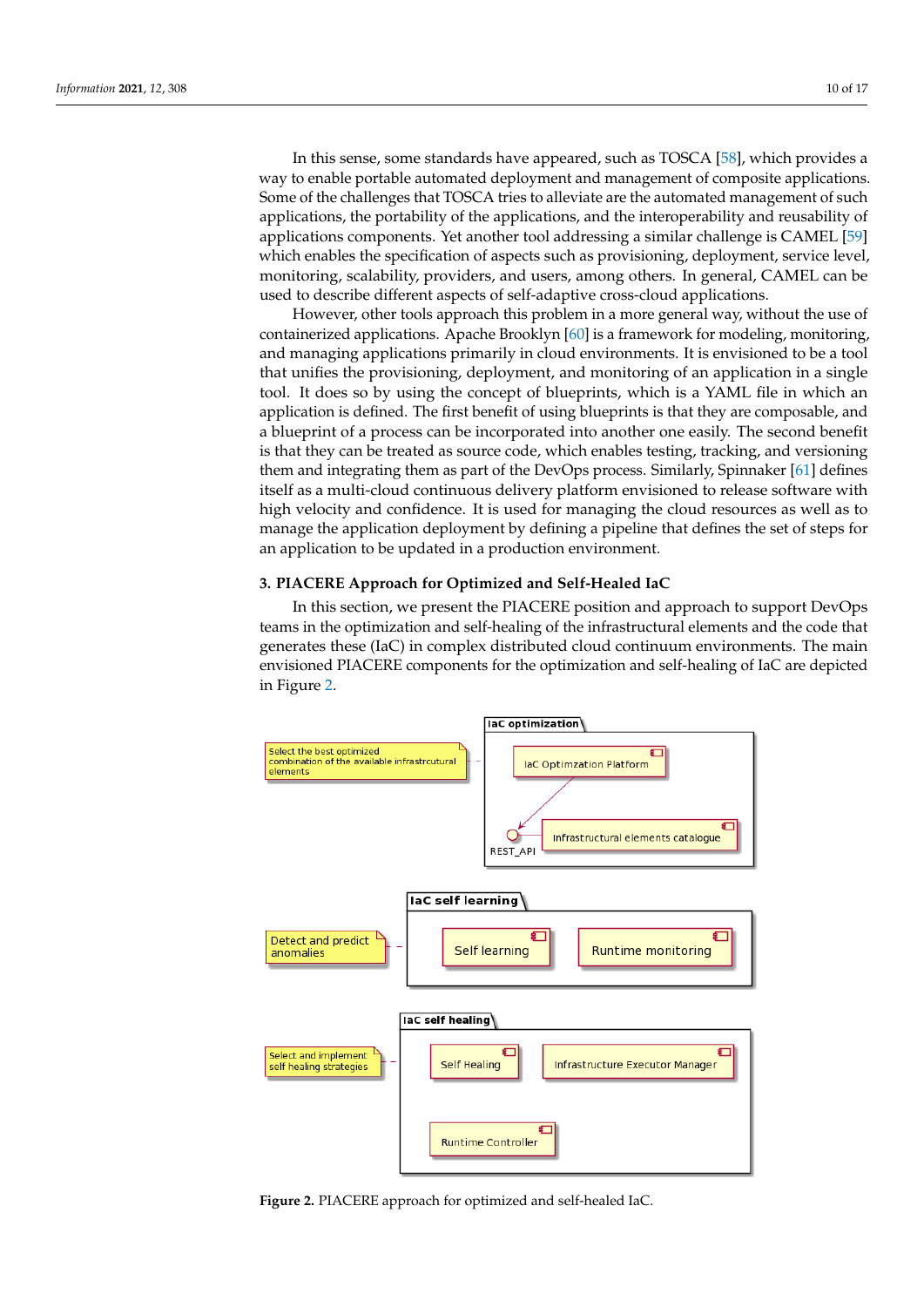Each phase of optimization, self-learning, and self-healing provides several advantages both at the pre-deployment and run-time phase of the IaC management. Figure [2](#page-9-1) represents the main logical building blocks of the components providing support to each of the processes, optimization of the IaC, autonomous prediction of malfunctioning on the IaC (IaC self-learning), and automatic self-recovery mechanism once a failure is detected or predicted. Each of these logical components is further explained in the subsequent Sections [3.1](#page-10-0)[–3.3.](#page-12-0)

## <span id="page-10-0"></span>*3.1. IaC Optimization*

As mentioned in Section [2,](#page-1-0) the optimization problem to be formulated in PIACERE consists of having a service to be deployed and a catalogue of infrastructural elements, with the principal challenge of finding an optimized deployment configuration of the IaC on the appropriate infrastructural elements that best meet the predefined constraints (e.g., types of infrastructural elements, the fulfillment of the microservices' NFRs such as location or availability, and so on).

Arguably, the problem modeled will be of MOO nature, at least, with the positivity of evolving it to a many-objective one. The system to be deployed should also meet not only the defined functional requirements but also some optimization related to nonfunctional requirements.

In this sense, it is interesting to show here a brief definition of these concepts, which are crucial for properly designing the solving systems. Regarding functional optimization requirements, they can be referred to as *what the system should do*, and it is a concept strictly related to the main objective the system is built for. Logically, the establishment of these requirements leads to the building of the objective function, or in the specific MOO case of PIACERE, objective functions. Regarding non-functional requirements, they can be defined in different ways. Davis defines them as *the required of overall attributes of the system, including portability, reliability, efficiency, human engineering, testability, understandability, and modifiability* [\[62\]](#page-16-12). These non-functional requirements are essential for the proper election of solving method, and the non-consideration of them can suppose the re-design of the whole research, involving both economic and time costs.

Having said this and considering that the requirements that should be met in the PIACERE context will be high-demanding, it is a wise decision to consider the use of a wellreputed framework that can offer the possibility of implementing and applying different algorithms of different nature. This framework should be flexible enough not only to use the algorithms considered but also for adapting, modifying, and merging them, seeking an ultimate algorithm that can perfectly adapt to the requirements needed in PIACERE. Furthermore, this framework should be focused on the resolution of optimization problems considering different objectives, but undoubtedly, it should be oriented to the resolution of MOO problems.

In this regard, some of the frameworks that will be considered are ECJ, HeuristicLab, jMEtal, or PlatEMO. Deeming the proven strength of these frameworks, as part of the PIACERE project, experimentation will be made comparing the performance of algorithms drawn from some of these platforms. That is, the objective is not just to decide which is the best algorithm for the use cases but also the most efficient framework to implement it. This is important in case non-functional requirements change along with the execution of the project. In this context, a framework that allows a fast adaptation and contains plenty of efficient algorithms is appreciated.

There could be several reasons for choosing one framework or another. The programing language could be one of these reasons, along with the orientation of the frameworks on single- or multi-objective optimization problems. The kind of software licenses can also be crucial for disabling the choice of a particular package.

Once the framework is defined, the algorithm that gives a response to the real-world optimization should be implemented. In this regard, not only the direct application of existing algorithms will be conducted. In PIACERE, new solving mechanisms will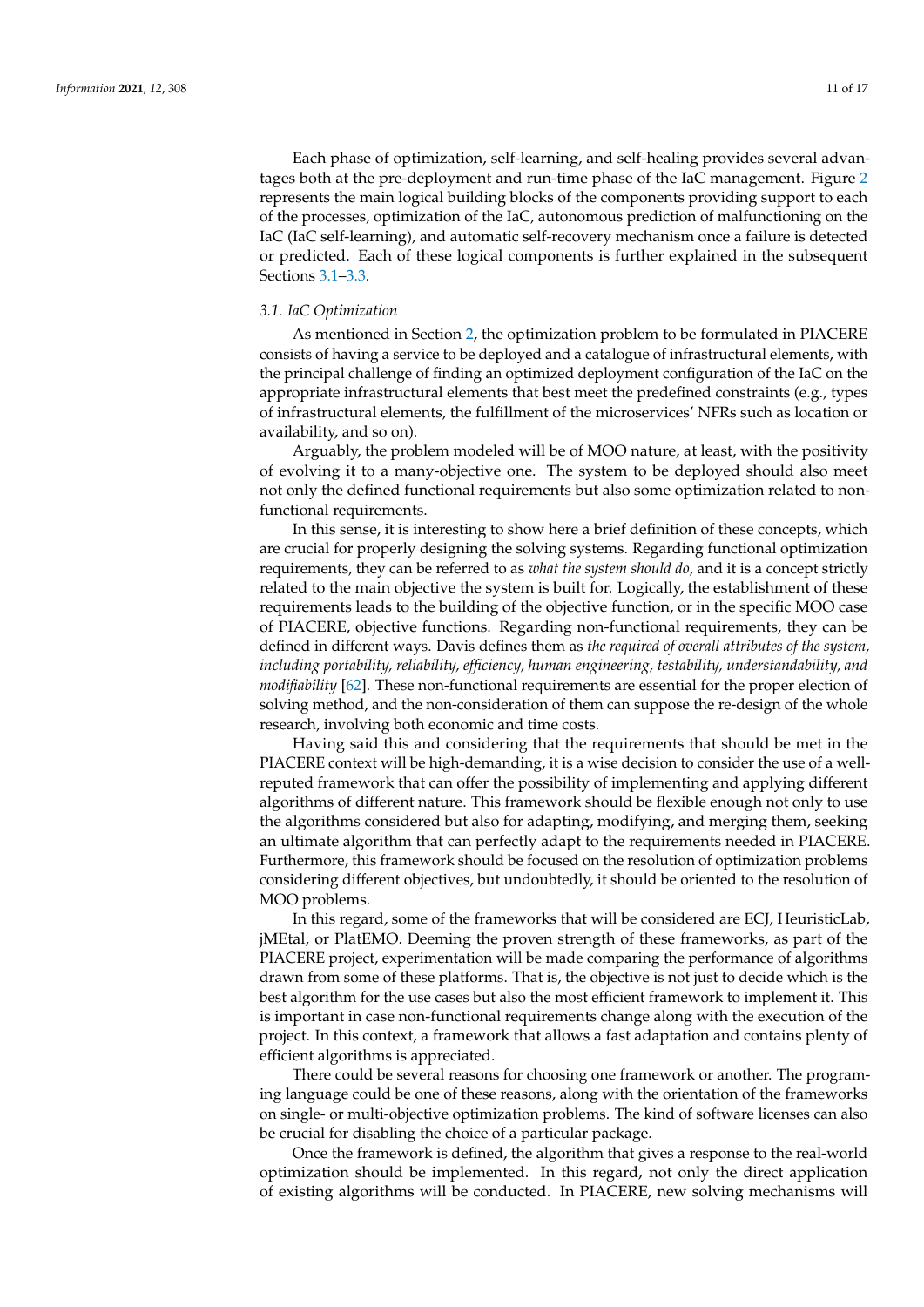be developed and tested, giving special importance to the merging and enhancing of well-reputed mechanisms. Furthermore, in order to fill the non-functional requirements, different optimization paradigms will also be considered. More specifically, the adequacy of research topics such as transfer optimization will be explored. Transfer optimization is a relatively new knowledge field within the wider area of optimization, whose main objective is to exploit what has been learned for optimizing one given optimization problem toward tackling another related or unrelated problem.

Finally, once the solving techniques are developed, different kinds of fine-tuning procedures will be carried out for improving their performance as much as possible. This process can be divided into two different steps. The first one is devoted to the proper optimization of the code, which can be conducted through the application of profiling tools. Due to these tools, code parts presenting high time consumption can be detected, leading to their subsequent rewriting. The second step of this fine-tuning process is devoted to the efficient adjustment of the parameters of the algorithms. This way, the efficacy can be improved even more. This adjustment can be conducted following two different approaches: ad-hoc pilot tests and automatic configuration. Due to the nature of PIACERE, we will embrace the first of these approaches, which is the most employed by researchers and also the most recommended one when having a high degree of expertise.

### *3.2. IaC Self-Learning*

As is well-known, IaC suffers from trustworthiness aspects, which are often left for the end of the cycle, for once the code is already in operation, it is already too late. The errors provoked by abrupt changes, e.g., in the deployment process, may be expensive to correct, affecting the business continuity of the application. For this reason, PIACERE adopts a self-learning approach, where these errors (drifts and/or anomalies) will be early detected, triggering a self-healing mechanism that will optimize the IaC parameters to adapt to the new situation.

The monitoring system will provide a self-learning module with real-time data (data streams/time series) composed of many of the informative metrics/variables of the running operating system such as CPU load, memory occupation, consumed bandwidth, among many others, with significant discriminative capacity that can provide significant clues. These metrics will be properly preprocessed so that they can be consumed by the algorithm without penalty. Then, the self-learning module will be capable of performing incremental learning by acquiring new knowledge every time a new data instance is received, and it will be composed of two mechanisms: a drift detector and an anomaly detector. Both are addressed to guarantee the constant high-level performance of IaC, being decisive to assure the truthfulness and completeness of the metrics, which will have a substantial impact on the detection of a drift/anomaly within the Failure/SLA Violation early prediction.

Due to the fact that PIACERE monitoring data have the form of time series, and thus the temporal dependence is present, we will consider a drift detection strategy based on [\[34,](#page-15-15)[63\]](#page-16-13). As these papers show, the presence of temporal dependence leads us to consider a different detection approach and a different set of metrics to evaluate the performance of the drift detector mechanism. These references show us that it is not enough to show the performance of a change detector working with a classifier, even though a no-change detector (it is a no-change detector in the sense that it is not detecting the change in the stream, just outputs change every x instance) can obtain better results than known detectors of the literature. This is due to the temporal dependence. Finally, it deserves mentioning that the drift detection in time series is often referred to as "change point detection".

The cloud-based distributed nature of the PIACERE components, including the largescale generated data, will require a distributed approach along with deep learning architecture based on [\[64,](#page-16-14)[65\]](#page-16-15). These papers show how to solve anomaly detection challenges in resource-scarce environments or with the requirement of not being computationally intensive but achieving high detection accuracy and false alarm rates. The applied approaches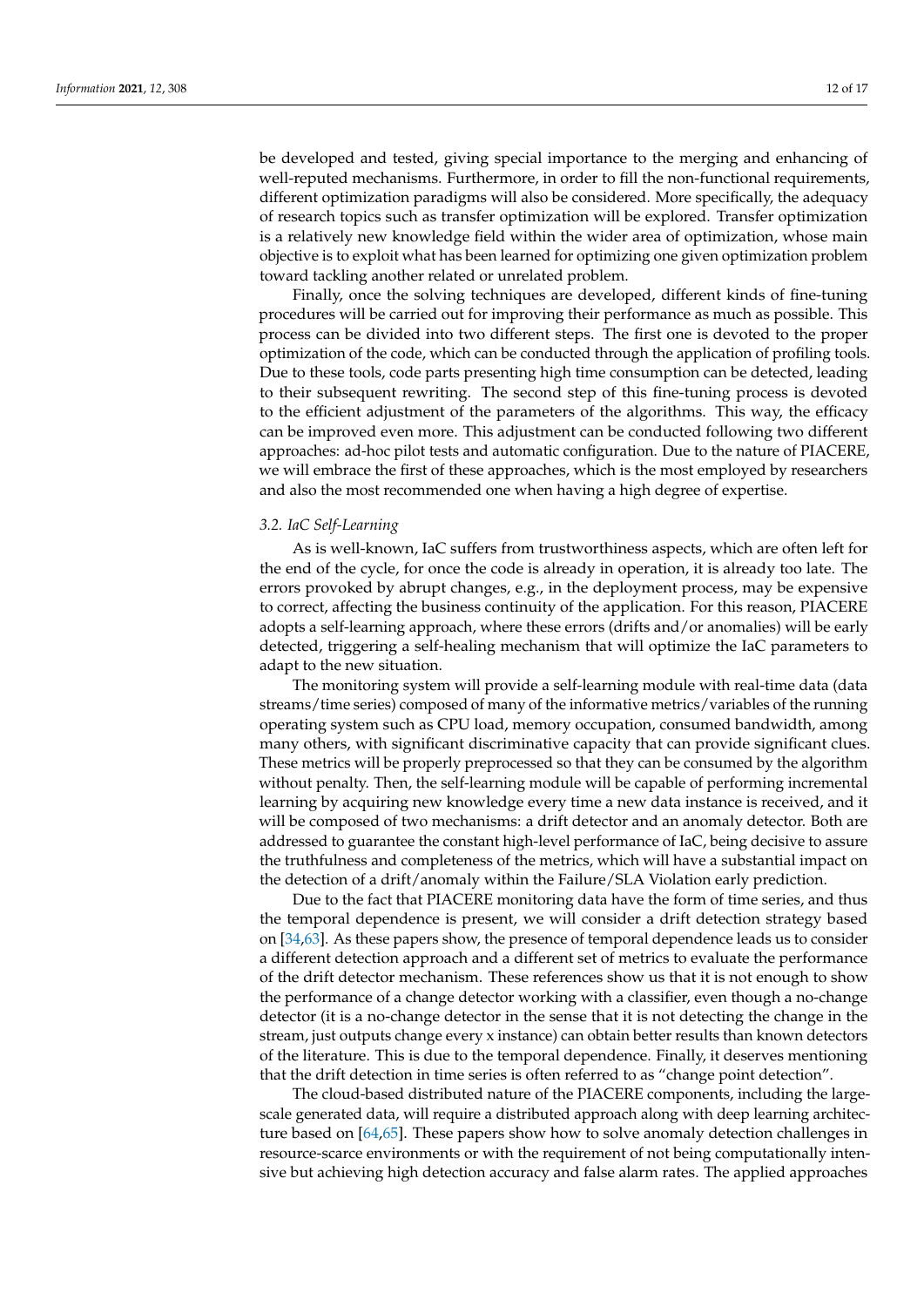are also able to adapt to new changes in a non-stationary environment, such as the one present in PIACERE.

Therefore, the self-learning module will warn the self-healing component once risky conditions are detected and threatening the QoS of the IaC deployment, which will eventually start up the optimization process aiming at obtaining a new optimal IaC infrastructural and resource configuration.

## <span id="page-12-0"></span>*3.3. IaC self-Healing*

The IaC lifecycle comprises the following stages: infrastructure provisioning, configuration management, application deployment, and infrastructure monitoring. The IaC Self-Healing in PIACERE aspires to cover some of these stages. In particular, the IaC Executor Manager (IEM) will oversee (1) the infrastructure provisioning, where the initial set of infrastructural elements defined by the developer will be deployed; (2) the configuration management of the aforementioned elements, where the software requirements and nuances of all such elements are configured; and (3) the application deployment in which the application workflow of the different use cases is deployed on the infrastructure. This process will need to be executed each time the creation of the infrastructural layer is needed, in the first deployment, or in subsequent redeployments triggered by the self-learning module once an anomaly has been detected.

All these tasks are time-consuming, not fully automated, and "stage" dependent; hence, specific tools will be evaluated and selected for each of these stages.

In addition, IEM aspires to minimize the operationalization of heterogeneous application workflows and reduce the downtime of such workflows between redeployments. One of the techniques to achieve these goals is to provide a wide variety of interfaces for different IaC languages and tools that will assist the use cases during their workflows. Another technique is to provide an interface for the redeployment and reconfiguration of the infrastructure, which enables to shortcut the heavyweight and time-consuming process of tearing down and provisioning the entire ecosystem. This way, only specific pieces of the architecture will be provisioned, fine-tuned, and deployed, which reduces not only the total time but also the application downtime when performing these IaC adjustments.

To provide this functionality, it is key to select the appropriate tool for each of the stages defined above. Some of the particularities that will assist in achieving this overarching goal are declarative languages and idempotence. The former aids in defining what the final picture should comprise, but how to reach that state is up to the tool itself, whereas the latter is a programing principle that promotes that no matter how many times the IaC code will be executed, the same stage will be reached. Following these two principles guarantees the maintainability, reusability, and reproducibility of subsequent IEM executions.

As part of the self-healing process, the PIACERE self-healing component plans to provide, develop, and implement a tool to orchestrate the different actions that need to be taken once an anomaly or an improvement in the execution environment is detected by the self-learning module. The events will be classified in order to know what type of action needs to be executed, as some mitigation actions can imply modifying IaC while others don't, thus impacting the decision of which other PIACERE modules to execute. For example, the criticality of the incidence (predicted versus already happened) and the need for a complete or partial redeployment of the source causing the event (the infrastructural element or the container deployed on top of it) may impact the mitigation action. In this sense, several self-healing activities could be put in place with different consequences for the system in general and for the IaC in particular: reboot the machine (no new IaC is needed), vertical (more memory, more disk, more cores, different disks quality, more network capability) and/or horizontal scalability (adjust Kubernetes deployment scalability, add node to Kubernetes cluster, new server for a given component, new server in a different zone), new deployment configuration needed (partial and or complete), etc.

PIACERE will consider the self-recovery from failures or non-compliance of NFRs, such as the performance of the infrastructural element (i.e., disk, memory, CPU, etc.), the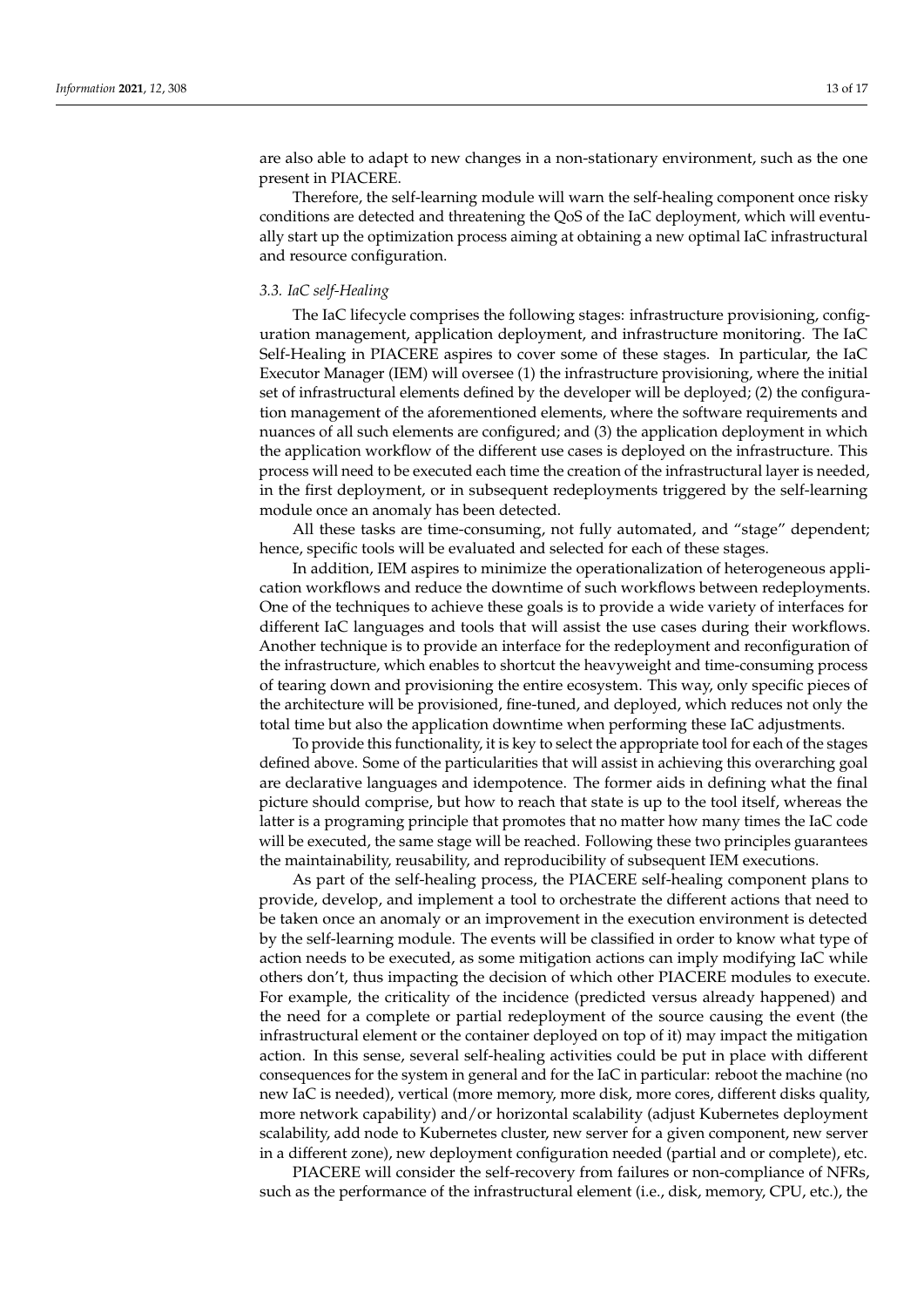cost, or the availability. Furthermore, security events and incidents will also be considered through on-demand (HTTP/HTTPS endpoints, infrastructure vulnerabilities such as misconfigurations or CVEs) and continuous (Integrity of system files, Kernel/network activity, etc.) monitoring. Therefore, PIACERE self-healing component will autonomously decide, optimize, plan, orchestrate, and execute the proper set of activities to assure a successful deployment through the requests to the different components. It will include a catalogue of different strategies that can be applied when moving applications components (i.e., porting data or stateful components) as well as the implementation of a set of strategies that can be applied automatically when re-deploying the components and setting up the re-optimized infrastructural layer. The selection of which strategy will be implemented over another one will come from the needs and prioritization of the pilots to be supported in PIACERE.

The mitigation actions will be selected from a set of predefined mitigation actions stored in the knowledge database of the self-healing component, and the subsequent process will be followed:

- 1. Classification of the event: Classification of the event detected by the self-learning component. The events identified can be of different nature for different reasons:
	- a. Predicted failure vs. already detected failure: available time for the selfhealing process.
	- b. The main cause of the event: it can be caused by a software failure or by a CSLA violation in the infrastructural element.
	- c. Others to be analyzed: NFR affected, components affected, etc.
- 2. Selection of a self-healing strategy: Based on the initial classification and on the ruleset, the best self-healing strategy will be selected. This strategy may imply selecting a new set of infrastructural elements and consequently regenerating the IaC with these new requirements so that the new deployment schema is realized. In this case, the self-healing strategy should cover not only the bringing up of the new infrastructural elements but also the teardown of the previous infrastructure.
- 3. Orchestration of the self-healing process: Once the strategy is selected, it has to be executed. The different modules in charge of implementing the self-healing activities need to be executed properly. In PIACERE, the run-time controller will be responsible for orchestrating the process, the related tasks, and the relevant components.

## <span id="page-13-0"></span>**4. Conclusions and Future Work**

The growth of cloud services in recent years has led to more and more complex applications that leverage the power and ubiquity of computing capabilities and data in the cloud. Such applications require, in turn, new approaches for the creation, management, and operation of the cloud infrastructure, such as IaC.

This article has presented research carried out as part of the PIACERE project that studies the utilization of AI techniques and methods for the optimization of the operation of cloud continuum applications and the correspondent infrastructural code or IaC. We have shown how several processes from the application's run-time lifecycle can be improved by the incorporation of optimization techniques, data stream analysis, concept drift, and anomaly detection methods. We also introduced the concept of self-healed application to refer to applications that can be self-reactive to anomalies in their run-time.

The novel concepts of the PIACERE IaC optimization, IaC self-learning, and IaC self-healing are the key findings of the work. The IaC optimization is based on functions that have to meet functional requirements and optimize non-functional requirements, solving a MOO problem with the use of reputed frameworks and paradigms as transfer optimization. The IaC self-learning is based on the early detection of drift and anomalies in the monitored real-time data streams of the cloud infrastructure, being also capable of performing incremental learning. Finally, the IaC self-healing, which will be triggered when such anomalies are detected, is in charge of performing the corrective actions at run-time to maintain the status of the system within the predefined limits. Actions are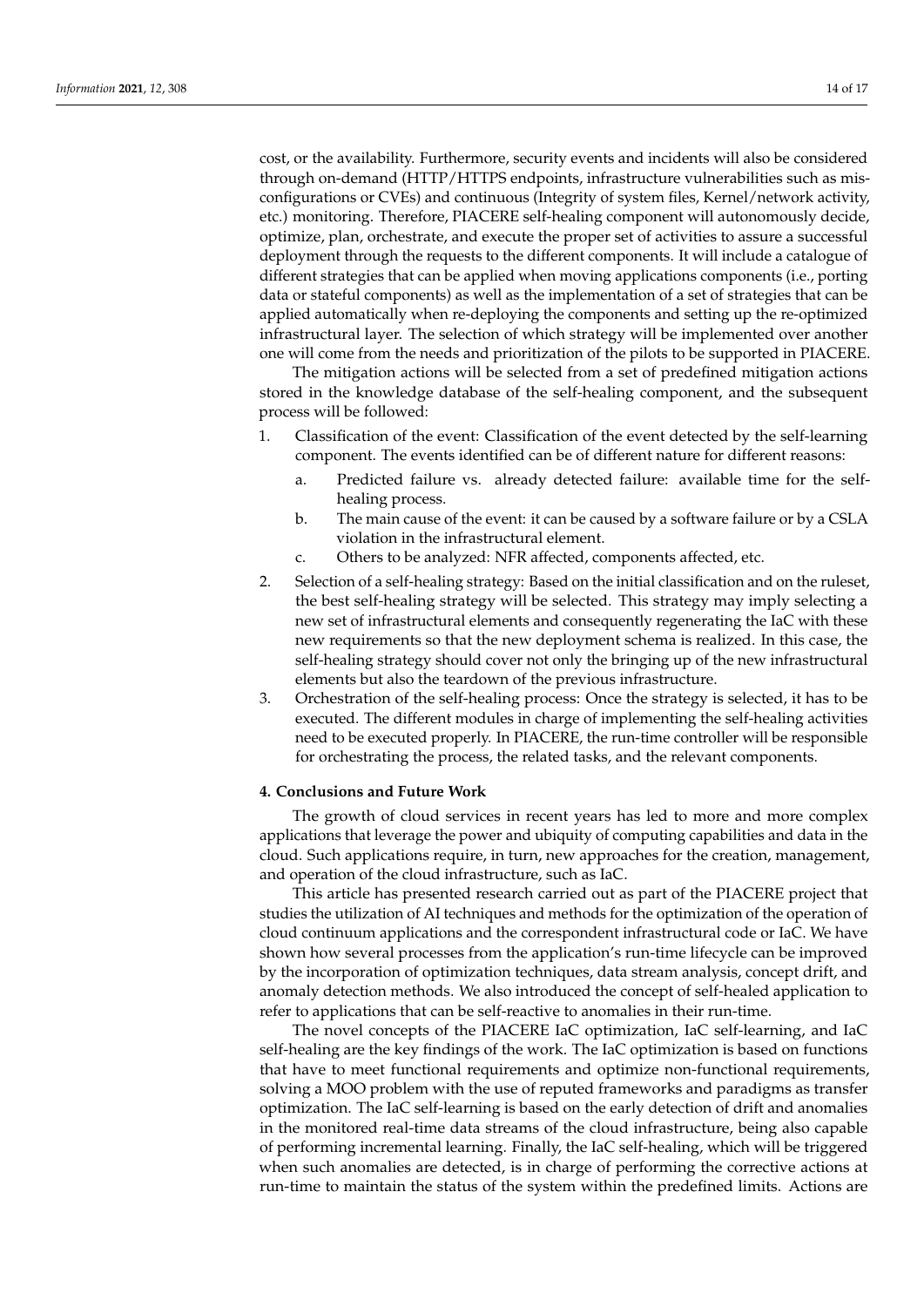selected depending on the triggering event and that could imply the deployment of new optimized infrastructure, thus calling to the IaC optimization and closing the loop.

The research is foreseen to further advance with future steps that will include the structural and behavioral architectural description of the PIACERE optimization, self-learning, and self-healing components described in the paper, and also with the development of the corresponding POCs (proof of concept) or minimum versions of the components that will serve to validate the presented approach.

**Author Contributions:** Conceptualization, J.A. and L.O.-E.; Investigation, J.A., L.O.-E., E.O., J.L.L., I.M. and J.D.d.A.; Methodology, J.A. and L.O.-E.; Writing—original draft, J.A., L.O.-E., E.O., J.L.L., I.M. and J.D.d.A.; Writing—review and editing, J.A. and I.E. All authors have read and agreed to the published version of the manuscript.

**Funding:** This research was funded by the European project PIACERE (Horizon 2020 research and innovation Program, under grant agreement no 101000162).

**Data Availability Statement:** Not applicable.

**Acknowledgments:** We thank our colleagues from the PIACERE consortium who provided insight and expertise that greatly assisted the research.

**Conflicts of Interest:** The authors declare no conflict of interest.

## **References**

- <span id="page-14-0"></span>1. Lynn, T.; Xiong, H.; Dong, D.; Momani, B.; Gravvanis, G.; Filelis-Papadopoulos, C.; Elster, A.; Khan, M.M.Z.M.; Tzovaras, D.; Giannoutakis, K.; et al. CLOUDLIGHTNING: A Framework for a Self-organising and Self-managing Heterogeneous Cloud. In Proceedings of the 6th International Conference on Cloud Computing and Services Science, Rome, Italy, 23–25 April 2016; pp. 333–338. [\[CrossRef\]](http://doi.org/10.5220/0005921503330338)
- <span id="page-14-1"></span>2. Alonso, J.; Orue-Echevarria, L.; Escalante, M.; Benguria, G. *DECIDE: DevOps for Trusted, Portable and Interoperable Multi-Cloud Applications towards the Digital Single Market*; Parque Científico y Tecnológico de Bizkaia: Bizkaia, Spain, 2017. [\[CrossRef\]](http://doi.org/10.5220/0006292403970404)
- <span id="page-14-2"></span>3. Kennedy, J. *Swarm Intelligence*; Springer: Berlin, Germany, 2006; pp. 187–219. [\[CrossRef\]](http://doi.org/10.1007/0-387-27705-6_6)
- 4. Zedadra, O.; Savaglio, C.; Jouandeau, N.; Guerrieri, A.; Seridi, H.; Fortino, G. *Towards a Reference Architecture for Swarm Intelligence-Based Internet of Things*; Springer: Berlin, Germany, 2018; pp. 75–86. [\[CrossRef\]](http://doi.org/10.1007/978-3-319-97795-9_7)
- <span id="page-14-3"></span>5. Darwish, A.; Hassanien, A.E.; Das, S. A survey of swarm and evolutionary computing approaches for deep learning. *Artif. Intell. Rev.* **2019**, *53*, 1767–1812. [\[CrossRef\]](http://doi.org/10.1007/s10462-019-09719-2)
- <span id="page-14-4"></span>6. Marler, R.; Arora, J. Survey of multi-objective optimization methods for engineering. *Struct. Multidiscip. Optim.* **2004**, *26*, 369–395. [\[CrossRef\]](http://doi.org/10.1007/s00158-003-0368-6)
- <span id="page-14-5"></span>7. Osaba, E.; Martinez, A.D.; Del Ser, J. Evolutionary Multitask Optimization: A Methodological Overview, Challenges and Future Research Directions. *arXiv* **2021**, arXiv:2102.02558. Available online: <http://arxiv.org/abs/2102.02558> (accessed on 23 March 2021).
- <span id="page-14-6"></span>8. Del Ser, J.; Osaba, E.; Molina, D.; Yang, Y.-S.; Salcedo-Snaz, S.; Camacho, D.; Das, S.; Suganthan, P.N.; Coello, A.C.; Herrera, F. Bio-inspired computation: Where we stand and what's next. *Swarm Evolut. Comput.* **2019**, *48*, 220–250. [\[CrossRef\]](http://doi.org/10.1016/j.swevo.2019.04.008)
- <span id="page-14-7"></span>9. Deb, K.; Pratap, A.; Agarwal, S.; Meyarivan, T. A fast and elitist multiobjective genetic algorithm: NSGA-II. *IEEE Trans. Evol. Comput.* **2002**, *6*, 182–197. [\[CrossRef\]](http://doi.org/10.1109/4235.996017)
- <span id="page-14-8"></span>10. Zitzler, E.; Laumanns, M.; Thiele, L. SPEA2: Improving the strength pareto evolutionary algorithm. *Comput. Sci.* **2001**, *103*. [\[CrossRef\]](http://doi.org/10.3929/ethz-a-004284029)
- <span id="page-14-9"></span>11. Zhang, Q.; Li, H. MOEA/D: A Multiobjective Evolutionary Algorithm Based on Decomposition. *IEEE Trans. Evol. Comput.* **2007**, *11*, 712–731. [\[CrossRef\]](http://doi.org/10.1109/TEVC.2007.892759)
- <span id="page-14-10"></span>12. Nebro, A.J.; Durillo, J.J.; García-Nieto, J.; Coello, C.C.; Luna, F.; Alba, E. SMPSO: A new PSO-based metaheuristic for multiobjective optimization. In Proceedings of the 2009 IEEE Symposium on Computational Intelligence in Multi-Criteria Decision-Making(MCDM), Nashville, TN, USA, 30 March–2 April 2009; pp. 66–73. [\[CrossRef\]](http://doi.org/10.1109/mcdm.2009.4938830)
- <span id="page-14-11"></span>13. Nebro, A.J.; Durillo, J.J.; Luna, F.; Dorronsoro, B.; Alba, E. MOCell: A cellular genetic algorithm for multiobjective optimization. *Int. J. Intell. Syst.* **2009**, *24*, 726–746. [\[CrossRef\]](http://doi.org/10.1002/int.20358)
- <span id="page-14-12"></span>14. Bechikh, S.; Elarbi, M.; Ben Said, L. *Many-Objective Optimization Using Evolutionary Algorithms: A Survey*; Springer: Cham, Switzerland, 2016; pp. 105–137. [\[CrossRef\]](http://doi.org/10.1007/978-3-319-42978-6_4)
- <span id="page-14-13"></span>15. Alonso, J.; Stefanidis, K.; Orue-Echevarria, L.; Blasi, L.; Walker, M.; Escalante, M.; Lopez, M.; Dutkowski, S. DECIDE: An Extended DevOps Framework for Multi-cloud Applications. In Proceedings of the 2019 3rd International Conference on Cloud and Big Data Computing, Oxford, UK, 28–30 August 2019; pp. 43–48. [\[CrossRef\]](http://doi.org/10.1145/3358505.3358522)
- <span id="page-14-14"></span>16. Arostegi, M.; Torre-Bastida, A.; Bilbao, M.N.; Del Ser, J. A heuristic approach to the multicriteria design of IaaS cloud infrastructures for Big Data applications. *Expert Syst.* **2018**, *35*, e12259. [\[CrossRef\]](http://doi.org/10.1111/exsy.12259)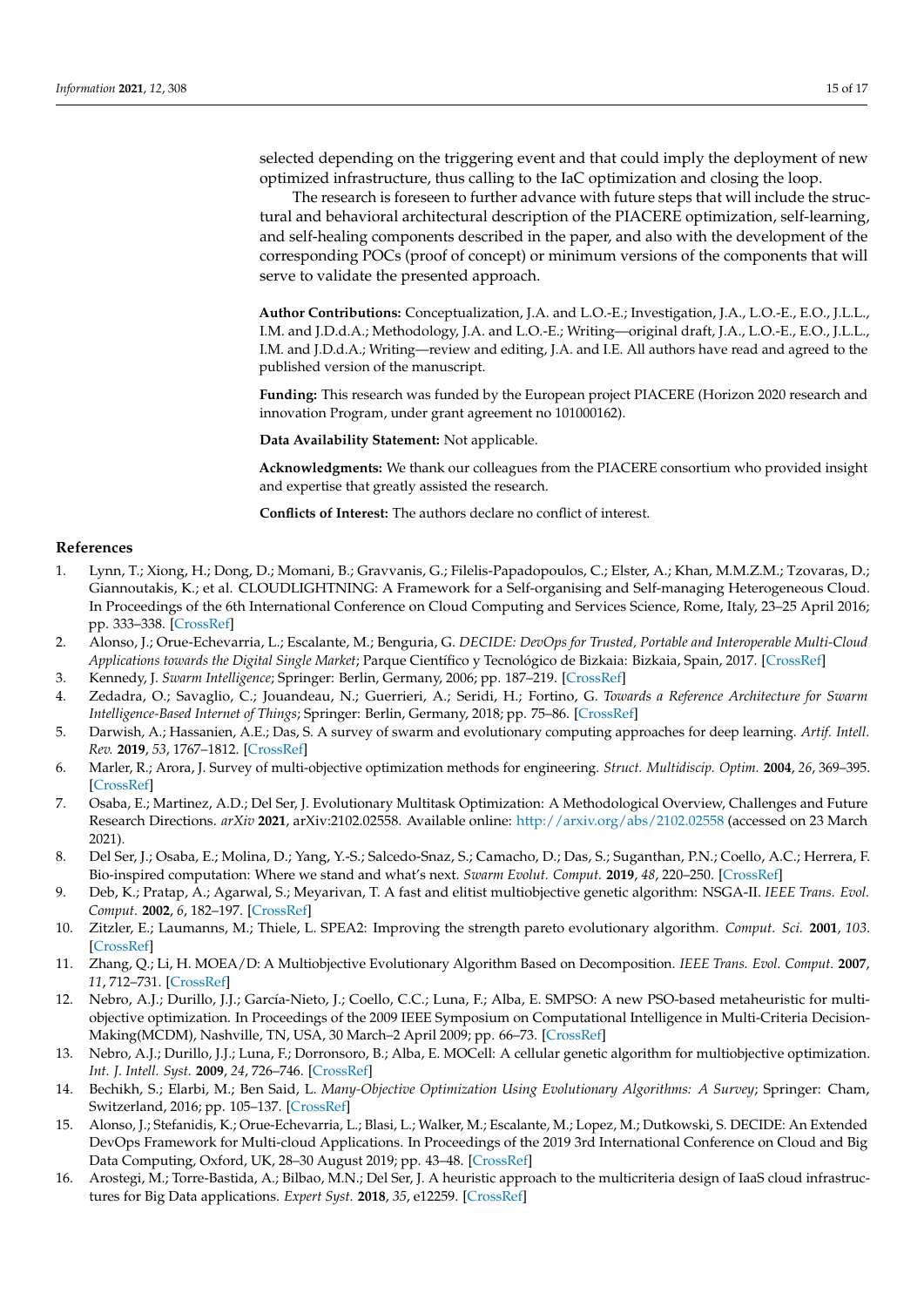- <span id="page-15-0"></span>17. Hashem, I.A.T.; Yaqoob, I.; Anuar, N.B.; Mokhtar, S.; Gani, A.; Khan, S.U. The rise of "big data" on cloud computing: Review and open research issues. *Inf. Syst.* **2015**, *47*, 98–115. [\[CrossRef\]](http://doi.org/10.1016/j.is.2014.07.006)
- <span id="page-15-1"></span>18. Rappa, M.A. The utility business model and the future of computing services. *IBM Syst. J.* **2004**, *43*, 32–42. [\[CrossRef\]](http://doi.org/10.1147/sj.431.0032)
- <span id="page-15-2"></span>19. Herodotou, H.; Dong, F.; Babu, S. No one (cluster) size fits all: Automatic cluster sizing for data-intensive analytics. In Proceedings of the 2nd ACM Symposium on Cloud Computing, Cascais, Portugal, 26–28 October 2011; p. 18. [\[CrossRef\]](http://doi.org/10.1145/2038916.2038934)
- <span id="page-15-3"></span>20. Nawaratne, R.; Alahakoon, D.; De Silva, D.; Chhetri, P.; Chilamkurti, N. Self-evolving intelligent algorithms for facilitating data interoperability in IoT environments. *Futur. Gener. Comput. Syst.* **2018**, *86*, 421–432. [\[CrossRef\]](http://doi.org/10.1016/j.future.2018.02.049)
- <span id="page-15-4"></span>21. Rajput, P.K.; Sikka, G. Multi-agent architecture for fault recovery in self-healing systems. *J. Ambient. Intell. Humaniz. Comput.* **2020**, *12*, 2849–2866. [\[CrossRef\]](http://doi.org/10.1007/s12652-020-02443-8)
- <span id="page-15-5"></span>22. Doersch, C.; Zisserman, A. Multi-task self-supervised visual learning. In Proceedings of the IEEE International Conference on Computer Vision, Venice, Italy, 22–29 October 2017; pp. 2051–2060.
- <span id="page-15-6"></span>23. Gogna, A.; Majumdar, A. Semi supervised autoencoder. In Proceedings of the International Conference on Neural Information Processing, Kyoto, Japan, 16–21 October 2016; pp. 82–89.
- <span id="page-15-7"></span>24. Pathak, K.; Kapila, J. Reinforcement evolutionary learning method for self-learning. *arXiv* **2018**, arXiv:1810.03198.
- 25. Cerquitelli, T.; Proto, S.; Ventura, F.; Apiletti, D.; Baralis, E. Automating concept-drift detection by self-evaluating predictive model degradation. *arXiv* **2019**, arXiv:1907.08120.
- 26. Lu, J.; Liu, A.; Song, Y.; Zhang, G. Data-driven decision support under concept drift in streamed big data. *Complex. Intell. Syst.* **2019**, *6*, 157–163. [\[CrossRef\]](http://doi.org/10.1007/s40747-019-00124-4)
- <span id="page-15-8"></span>27. Ramakrishnan, A.K.; Preuveneers, D.; Berbers, Y. Enabling Self-learning in Dynamic and Open IoT Environments. *Procedia Comput. Sci.* **2014**, *32*, 207–214. [\[CrossRef\]](http://doi.org/10.1016/j.procs.2014.05.416)
- <span id="page-15-9"></span>28. Carreño, A.; Inza, I.; Lozano, J.A. Analyzing rare event, anomaly, novelty and outlier detection terms under the supervised classification framework. *Artif. Intel. Rev.* **2020**, *53*, 3575–3594. [\[CrossRef\]](http://doi.org/10.1007/s10462-019-09771-y)
- <span id="page-15-10"></span>29. Chandola, V.; Banerjee, A.; Kumar, V. Anomaly detection: A survey. *ACM Comput. Surv.* **2009**, *41*, 1–58. [\[CrossRef\]](http://doi.org/10.1145/1541880.1541882)
- <span id="page-15-11"></span>30. Gomes, H.M.; Read, J.; Bifet, A.; Barddal, J.P.; Gama, J. Machine learning for streaming data: State of the art, challenges, and opportunities. *ACM SIGKDD Explor. Newslet.* **2019**, *21*, 6–22. [\[CrossRef\]](http://doi.org/10.1145/3373464.3373470)
- <span id="page-15-12"></span>31. López Lobo, J. New Perspectives and Methods for Stream Learning in the Presence of Concept Drift. Ph.D. Thesis, University of Pais Vasco, Barrio Sarriena, Spain, 2018.
- <span id="page-15-13"></span>32. Radanliev, P.; De Roure, D.C.; Nurse, J.R.C.; Montalvo, R.M.; Cannady, S.; Santos, O.; Maddox, L.; Burnap, P.; Maple, C. Future developments in standardisation of cyber risk in the Internet of Things (IoT). *SN Appl. Sci.* **2020**, *2*, 1–16. [\[CrossRef\]](http://doi.org/10.1007/s42452-019-1931-0)
- <span id="page-15-14"></span>33. Domingos, P.; Hulten, G. A General Framework for Mining Massive Data Streams. *J. Comput. Graph. Stat.* **2003**, *12*, 945–949. [\[CrossRef\]](http://doi.org/10.1198/1061860032544)
- <span id="page-15-15"></span>34. Žliobaitė, I.; Bifet, A.; Read, J.; Pfahringer, B.; Holmes, G. Evaluation methods and decision theory for classification of streaming data with temporal dependence. *Mach. Learn.* **2014**, *98*, 455–482. [\[CrossRef\]](http://doi.org/10.1007/s10994-014-5441-4)
- <span id="page-15-16"></span>35. Bahri, M.; Bifet, A.; Gama, J.; Gomes, H.M.; Maniu, S. *Data Stream Analysis: Foundations, Major Tasks and Tools*; Wiley: Hoboken, NJ, USA, 2021; p. e1405.
- <span id="page-15-17"></span>36. Hu, H.; Kantardzic, M.; Sethi, T.S. No Free Lunch Theorem for concept drift detection in streaming data classification: A review. *Wiley Interdiscip. Rev. Data Min. Knowl. Discov.* **2019**, *10*, e1327. [\[CrossRef\]](http://doi.org/10.1002/widm.1327)
- <span id="page-15-18"></span>37. Barros, R.S.M.; Santos, S.G.T.C. A large-scale comparison of concept drift detectors. *Inf. Sci.* **2018**, *451–452*, 348–370. [\[CrossRef\]](http://doi.org/10.1016/j.ins.2018.04.014)
- <span id="page-15-19"></span>38. Hawkins, D.M. *Identification of Outliers*; Springer: Berlin, Germany, 1980. [\[CrossRef\]](http://doi.org/10.1007/978-94-015-3994-4)
- <span id="page-15-20"></span>39. Aggarwal, C.C. *Outlier Analysis*; Springer: Cham, Switzerland, 2017. [\[CrossRef\]](http://doi.org/10.1007/978-3-319-47578-3)
- <span id="page-15-21"></span>40. Peng, H.-K.; Marculescu, R. Multi-Scale Compositionality: Identifying the Compositional Structures of Social Dynamics Using Deep Learning. *PLoS ONE* **2015**, *10*, e0118309. [\[CrossRef\]](http://doi.org/10.1371/journal.pone.0118309)
- <span id="page-15-22"></span>41. Javaid, A.; Niyaz, Q.; Sun, W.; Alam, M. A Deep Learning Approach for Network Intrusion Detection System. *Endorsed Transact. Safe.* **2016**, *3*, e2. [\[CrossRef\]](http://doi.org/10.4108/eai.3-12-2015.2262516)
- <span id="page-15-23"></span>42. Serhani, M.A.; El-Kassabi, H.T.; Shuaib, K.; Navaz, A.N.; Benatallah, B.; Beheshti, A. Self-adapting cloud services orchestration for fulfilling intensive sensory data-driven IoT workflows. *Futur. Gener. Comput. Syst.* **2020**, *108*, 583–597. [\[CrossRef\]](http://doi.org/10.1016/j.future.2020.02.066)
- <span id="page-15-24"></span>43. Angarita, R.; Manouvrier, M.; Rukoz, M. An Agent Architecture to Enable Self-Healing and Context-aware Web of Things Applications. In Proceedings of the International Conference on Internet of Things and Big Data (IoTBD 2016), Rome, Italy, 23–25 April 2016. [\[CrossRef\]](http://doi.org/10.5220/0005932200820087)
- <span id="page-15-25"></span>44. Gill, S.S.; Chana, I.; Singh, M.; Buyya, R. RADAR: Self-configuring and self-healing in resource management for enhancing quality of cloud services. *Concurr. Comput. Pract. Exp.* **2018**, *31*, e4834. [\[CrossRef\]](http://doi.org/10.1002/cpe.4834)
- <span id="page-15-26"></span>45. Gao, H.; Huang, W.; Yang, X.; Duan, Y.; Yin, Y. Toward service selection for workflow reconfiguration:An interface-based computing solution. *Futur. Gener. Comput. Syst.* **2018**, *87*, 298–311. [\[CrossRef\]](http://doi.org/10.1016/j.future.2018.04.064)
- <span id="page-15-27"></span>46. Toffetti, G.; Brunner, S.; Blöchlinger, M.; Spillner, J.; Bohnert, T.M. Self-managing cloud-native applications: Design, implementation, and experience. *Futur. Gener. Comput. Syst.* **2017**, *72*, 165–179. [\[CrossRef\]](http://doi.org/10.1016/j.future.2016.09.002)
- <span id="page-15-28"></span>47. El-Kassabi, H.T.; Serhani, M.A.; Dssouli, R.; Navaz, A.N. Trust enforcement through self-adapting cloud workflow orchestration. *Futur. Gener. Comput. Syst.* **2019**, *97*, 462–481. [\[CrossRef\]](http://doi.org/10.1016/j.future.2019.03.004)
- <span id="page-15-29"></span>48. RedHat Ansible. Available online: <https://www.ansible.com/> (accessed on 27 January 2021).
- <span id="page-15-30"></span>49. Hatch, T.S. SaltStack Documentation. Available online: <https://docs.saltproject.io/en/latest/> (accessed on 12 April 2021).